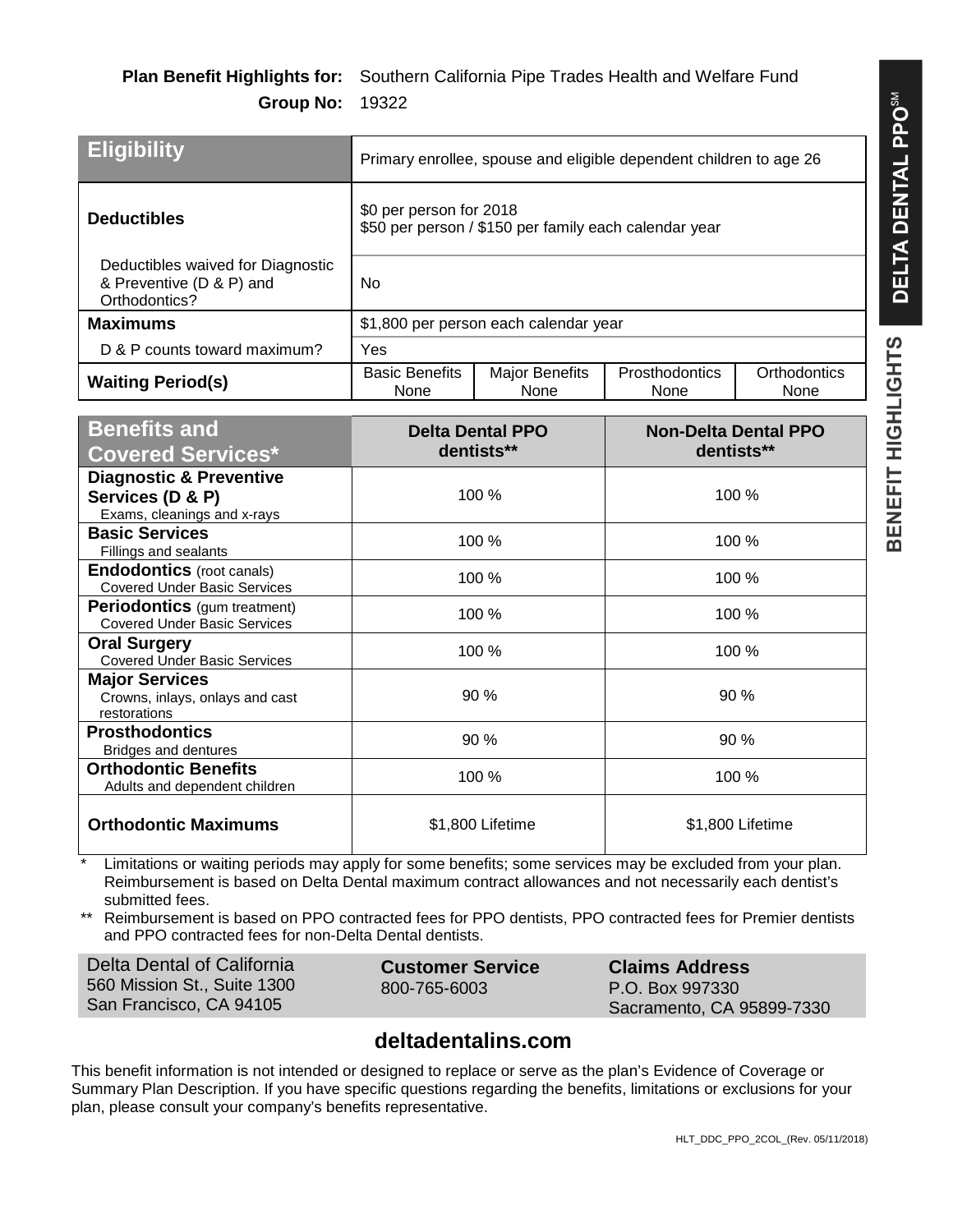Delta Dental of California



# **COMBINED EVIDENCE OF COVERAGE AND DISCLOSURE FORM**

# **SOUTHERN CALIFORNIA PIPE TRADES HEALTH AND WELFARE FUND**



deltadentalins.com

**Group No: 19322**

**Effective Date: September 1, 2018**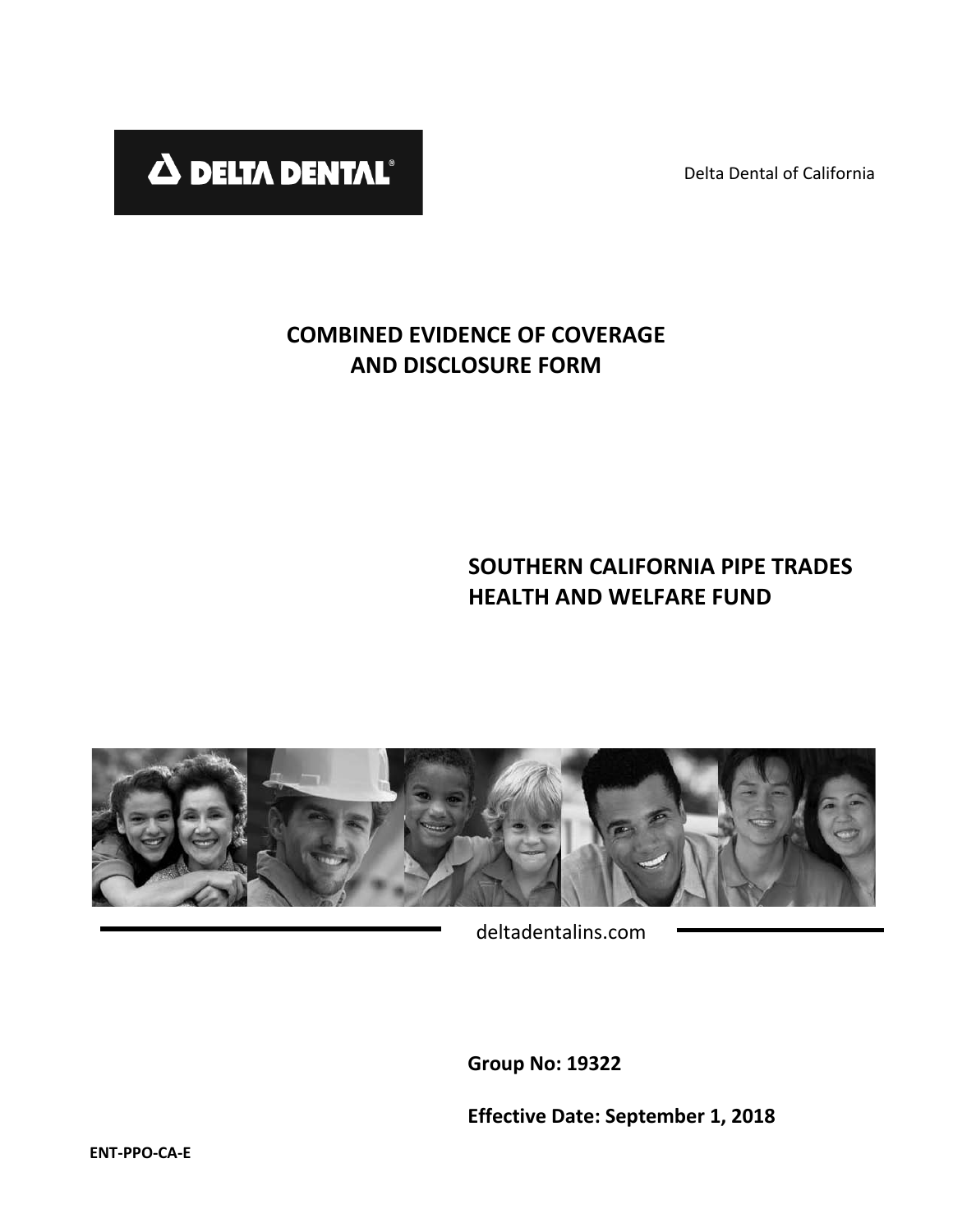Can you read this document? If not, we can have somebody help you read it. You may also be able to get this document written in your language. For free help, please call 1-800-765-6003 (TTY: 711).

¿Puede leer este documento? Si no, podemos hacer que alguien lo lea por usted. También puede obtener este documento escrito en su idioma. Para obtener ayuda gratuita, llame al 1-800-765-6003 (TTY: 711). (Spanish)

您能自行閱讀本文件嗎?如果不能,我們可請人幫助您閱讀。您還可以請人以您的語言撰寫本文件。如需免費幫助, 請致電 1-800-765-6003 (TTY: 711)。(Chinese)

Bạn có đọc được tài liệu này không? Nếu không, chúng tôi sẽ cử một ai đó giúp bạn đọc. Bạn cũng có thể nhận được tài liệu này viết bằng ngôn ngữ của bạn. Để nhận được trợ giúp miễn phí, vui lòng gọi 1-800-765-6003 (TTY: 711). (Vietnamese)

이 문서를 읽으실 수 있습니까? 그렇지 않다면, 다른 사람이 대신 읽어드리도록 도와드릴 수 있습니다. 또한 이 문서를 귀하의 모국어로 번역해드릴 수 있습니다. 무료 지원을 요청하시려면, 1-800-765-6003 (TTY: 711)번으로 연락하십시오. (Korean)

Mababasa mo ba ang dokumentong ito? Kung hindi, mayroong makatutulong sa iyo na basahin ito. Maaaring makuha mo rin ang dokumentong ito nang nakasulat sa iyong wika. Para sa libreng tulong, pakitawagan ang 1-800-765-6003 (TTY: 711). (Tagalog)

Вы можете прочитать этот документ? Если нет, то вы можете попросить кого-нибудь в нашей компании помочь вам прочитать этот документ. Вы также можете получить этот документ на своем языке. Для получения бесплатной помощи, просьба звонить по номеру 1-800-765-6003 (TTY: 711). (Russian)

هل تستطيع قراءة هذا المستند؟ إذا كنت لا تستطيع, يمكننا أن نُوفّر لك من يساعدك في قراءتها. ربما يمكنك أيضًا الحصول على هذا المستند مكتوبًا بلغتك. للمساعدة المجانية اتصل بــ 8003-765-6009 (TTY) (Arabic). (Arabic)

Èske w ka li dokiman sa a? Si w pa kapab, nou ka fè yon moun ede w li l. Ou ka gen posiblite pou jwenn dokiman sa a tou ki ekri nan lang ou. Pou jwenn èd gratis, tanpri rele 1-800-765-6003 (TTY: 711). (Haitian Creole)

Pouvez-vous lire ce document ? Si ce n'est pas le cas, nous pouvons faire en sorte que quelqu'un vous aide à le lire. Vous pouvez également obtenir ce document écrit dans votre langue. Pour obtenir de l'assistance gratuitement, veuillez appeler le 1-800-765-6003 (TTY : 711). (French)

Możesz przeczytać ten dokument? Jeśli nie, możemy Ci w tym pomóc. Możesz także otrzymać ten dokument w swoim języku ojczystym. Po bezpłatną pomoc zadzwoń pod numer 1-800-765-6003 (TTY: 711). (Polish)

Você consegue ler este documento? Se não, podemos pedir para alguém ajudá-lo a ler. Você também pode receber este documento escrito em seu idioma. Para obter ajuda gratuita, ligue 1-800-765-6003 (TTS: 711). (Portuguese)

Non riesci a leggere questo documento? In tal caso, possiamo chiedere a qualcuno di aiutarti a farlo. Potresti anche essere in grado di ricevere questo documento scritto nella tua lingua. Per assistenza gratuita, chiama il numero 1-800-765-6003 (TTY: 711). (Italian)

この文書をお読みになれますか?お読みになれない場合には、読むためのお手伝いをさせていただけます。この文書をご希望の言語 に訳したものをお送りできる場合もあります。無料のサポートについては、1-800-765-6003 (TTY: 711) までご連絡ください。 (Japanese)

Können Sie dieses Dokument lesen? Falls nicht, können wir Ihnen einen Mitarbeiter zur Verfügung stellen, der Sie dabei unterstützen wird. Möglicherweise können Sie dieses Dokument auch in Ihrer Sprache erhalten. Rufen Sie für kostenlose Hilfe bitte folgende Nummer an: 1-800-765-6003 (TTY: 711). (German)

آيا می توانيد اين متن را بخوانيد؟ در صورتی که نمی توانيد، ما قادريم از شخصی بخواهيا تا در خواندن اين متن به شما کمک کند. همچنين ممکن است بتوانيد اين متن را به زبان خود دريافت کنيد. براي کمک رايگان با اين شماره تماس بگيريد: 8003-765-8003 (711: 711). (Persian Farsi)

קענט איר לײענען דעם דָאזיקן דָאקומענט ? אױב ניט , עמעצער דו קען אײך העלפן לײענען. איר קענט מעגליך אױך באקומען דעם דָאזיקן דָאקומענט אין אײער שּפראך . פאר אומזיסטע הילף , ביטע קלינגט׃ 800-765-6003 -1 (711 :TTY ) (. Yiddish(

Díish vínílta'go biíníghah? Doo biíníghahgóó éi nich'i' vídóoltahígií nihee hóló. Díi naaltsoos t'áá Diné bizaad k'ehjí ályaago ałdó' nich'i' ádoolníiłgo biighah. T'áá jiik'e shiká i'doolwoł ninizingo koji' béésh holdiilnih 1-800-765-6003 (TTY: 711). (Navajo)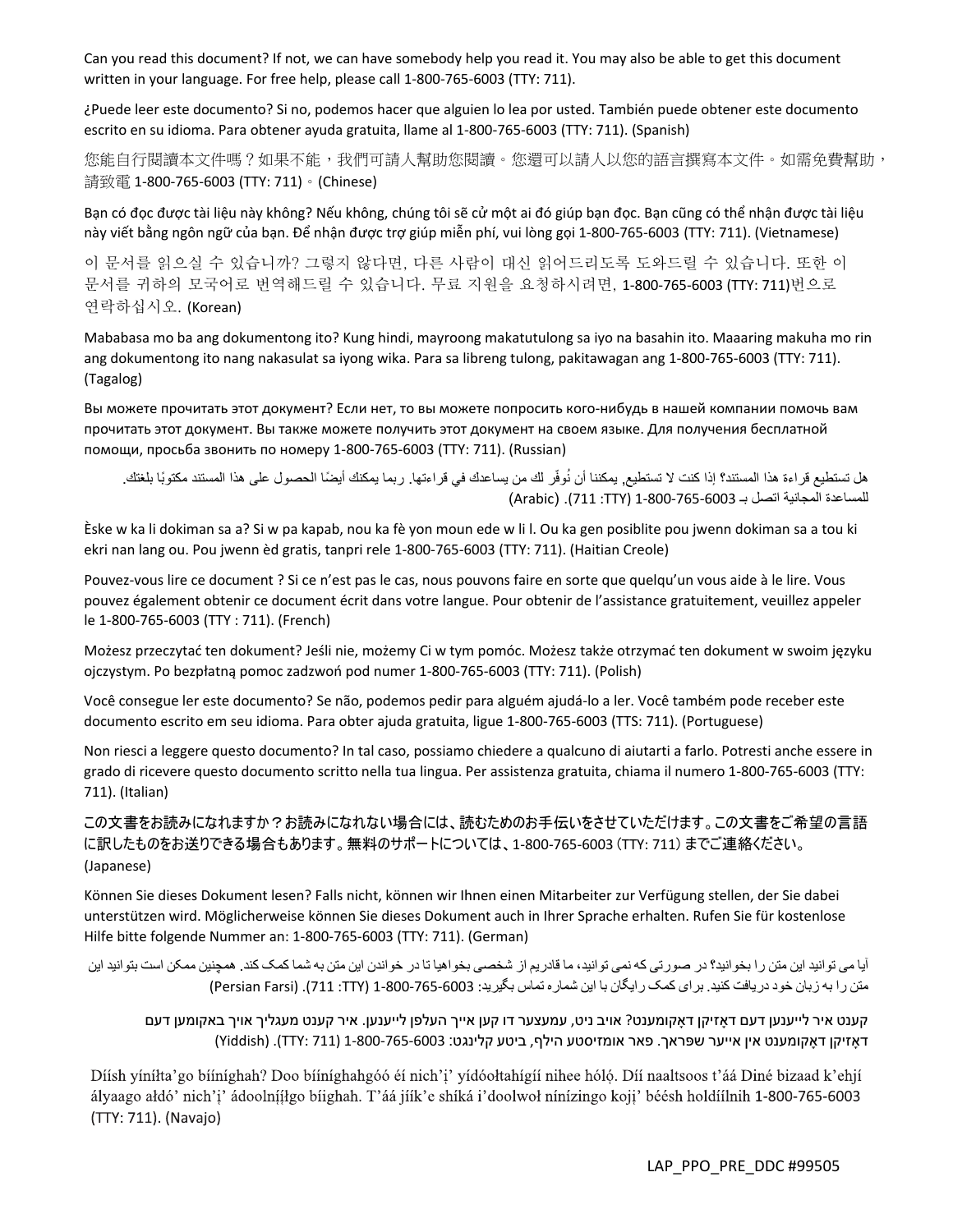# **Table of Contents**

# **Attachments**

ATTACHMENT A: DEDUCTIBLES, MAXIMUMS AND CONTRACT BENEFIT LEVELS ATTACHMENT B: SERVICES, LIMITATIONS AND EXCLUSIONS ATTACHMENT D: INFORMATION CONCERNING BENEFITS FOR DELTA DENTAL GROUP NOTICE OF PRIVACY PRACTICES AND CONFIDENTIALITY OF YOUR HEALTH CARE INFORMATION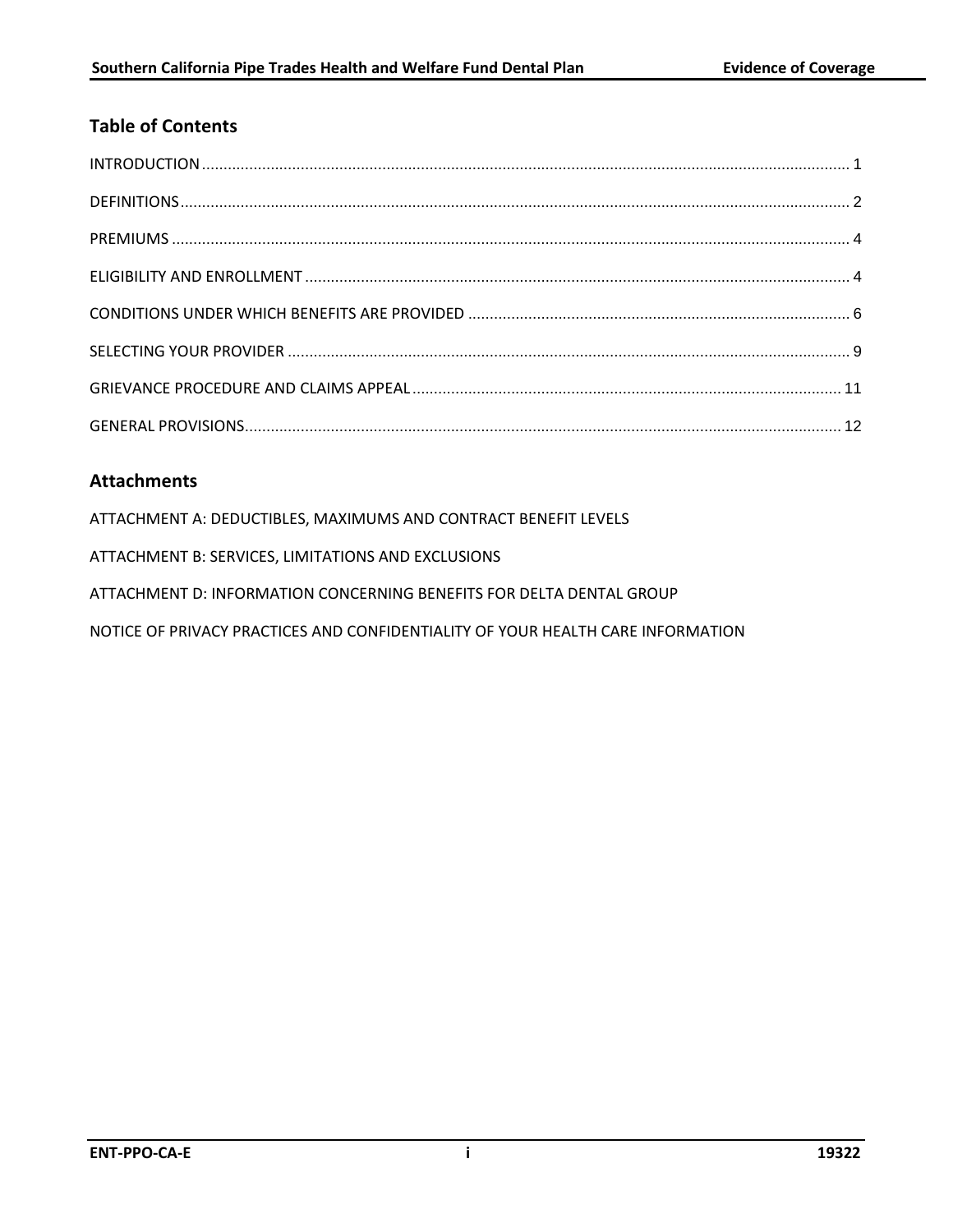# **INTRODUCTION**

We are pleased to welcome you to the group dental plan for **Southern California Pipe Trades Health and Welfare Fund**. Your plan is underwritten and administered by Delta Dental of California ("Delta Dental"). Our goal is to provide you with the highest quality dental care and to help you maintain good dental health. We encourage you not to wait until you have a problem to see the Provider, but to see him/her on a regular basis.

#### **Using This Combined Evidence of Coverage and Disclosure Form**

This booklet is your Combined Evidence of Coverage and Disclosure Form ("EOC"), and includes Attachment A, Deductibles, Maximums and Contract Benefit Levels (Attachment A) and Attachment B, Services, Limitations and Exclusions (Attachment B), discloses the terms and conditions of your coverage and is designed to help you make the most of your dental plan. It will help you understand how the plan works and how to obtain dental care. Please read this booklet completely and carefully. Keep in mind that "you" and "your" mean the individuals who are covered. "We," "us" and "our" always refer to Delta Dental. In addition, please read the Definitions section, which will explain any words that have special or technical meanings under the Contract.

The benefit explanations contained in this booklet are subject to all provisions of the Contract on file with your employer, trust fund, or other entity ("Contractholder") and do not modify the terms and conditions of the<br>Contract in any way, nor shall you accrue any rights because of any statement in or omission from this booklet. A copy of the Contract will be furnished to you upon request. This booklet is not a Summary Plan Description to meet the requirements of ERISA.

**Notice:** *This EOC constitutes only a summary of your group dental plan and must be in effect at the time covered dental services are provided. The Contract must be consulted to determine the exact terms and conditions of coverage. This information is not a guarantee of covered benefits, services or payments.*

#### **A STATEMENT DESCRIBING DELTA DENTAL'S POLICIES AND PROCEDURES FOR PRESERVING THE CONFIDENTIALITY OF MEDICAL RECORDS IS AVAILABLE AND WILL BE FURNISHED TO YOU UPON REQUEST.**

#### **Contact Us**

For more information please visit our website at deltadentalins.com or call our Customer Service Center. A Customer Service Representative can answer questions you may have about obtaining dental care, help you locate a Delta Dental Provider, explain benefits, check the status of a claim, and assist you in filing a claim. You can access our automated information line at 800-765-6003 during regular business hours to obtain information about Enrollee eligibility and benefits, group benefits, or claim status, or to speak to a Customer Service Representative for assistance. If you prefer to write us with your question(s), please mail your inquiry to the following address:

> Delta Dental of California P.O. Box 997330 Sacramento, CA 95899-7330

Michael G. Hankinson, Esq. Executive Vice President, Chief Legal Officer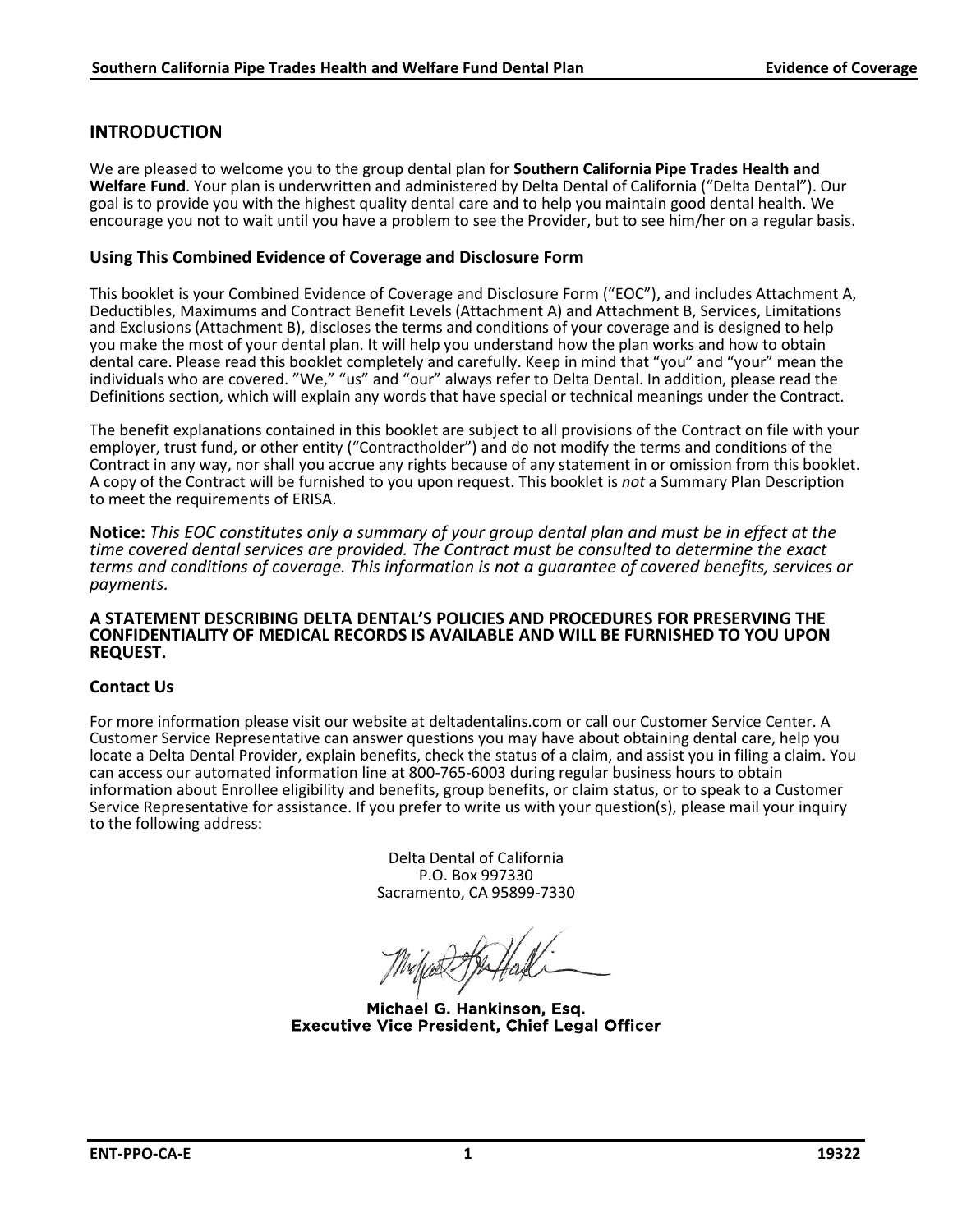# **DEFINITIONS**

Terms when capitalized in your Evidence of Coverage booklet have defined meanings, given in the section below or throughout the booklet sections.

**Accepted Fee**: covered dental services provided under the terms of the Contract.

**Benefits**: covered dental services provided under the terms of the Contract.

**Calendar Year**: the 12 months of the year from January 1 through December 31.

**Claim Form**: the standard form used to file a claim or request Pre-Treatment Estimate.

**Contract**: the agreement between Delta Dental and the Contractholder, including any attachments.

**Contract Benefit Level**: the percentage of the Maximum Contract Allowance that Delta Dental will pay after the Deductible has been satisfied as shown in Attachment A.

**Contractholder**: the employer, union or other organization or group as named herein contracting to obtain Benefits.

**Contract Year**: the 12 months starting on the Effective Date and each subsequent 12 month period thereafter.

**Deductible**: a dollar amount that an Enrollee and/or the Enrollee's family (for family coverage) must pay for certain covered services before Delta Dental begins paying Benefits.

**Delta Dental Premier® Provider (Premier Provider)**: a Provider who contracts with Delta Dental or any other member company of the Delta Dental Plans Association and agrees to accept the Delta Dental Premier Contracted Fee as payment in full for covered services provided under a plan. A Premier Provider also agrees to comply with Delta Dental's administrative guidelines.

**Delta Dental Premier Contracted Fee**: the fee for a Single Procedure covered under the contract that a Premier Provider has contractually agreed to accept as payment in full for covered services.

**Delta Dental PPOSM Provider (PPO Provider)**: a Provider who contracts with Delta Dental or any other member company of the Delta Dental Plans Association and agrees to accept the Delta Dental PPO Contracted Fee as payment in full for covered services provided under a PPO dental plan. A PPO Provider also agrees to comply with Delta Dental's administrative guidelines.

**Delta Dental PPO Contracted Fee**: the fee for a Single Procedure covered under the contract that a PPO Provider has contractually agreed to accept as payment in full for covered services.

**Dental Emergency**: Dental screening, examination, and evaluation by a Provider, or, to the extent permitted by applicable law, by other appropriate licensed persons under the supervision of a Provider, to determine if an emergency dental condition exists and, if it does, the care, treatment, and surgery, if within the scope of that person's license, necessary to relieve or eliminate the emergency dental condition, within the capability of the facility.

**Dental Emergency Condition**: a dental condition manifesting itself by acute symptoms of sufficient severity (including severe pain) such that the absence of immediate dental attention could reasonably be expected to result in: 1) placing the Enrollee's health in serious jeopardy; 2) causing other serious dental or health consequences, and/or 3) causing serious impairment of dental functionality.

**Dependent Enrollee**: an Eligible Dependent enrolled to receive Benefits.

**Effective Date**: the original date the Contract starts. This date is given on this booklet's cover and Attachment A.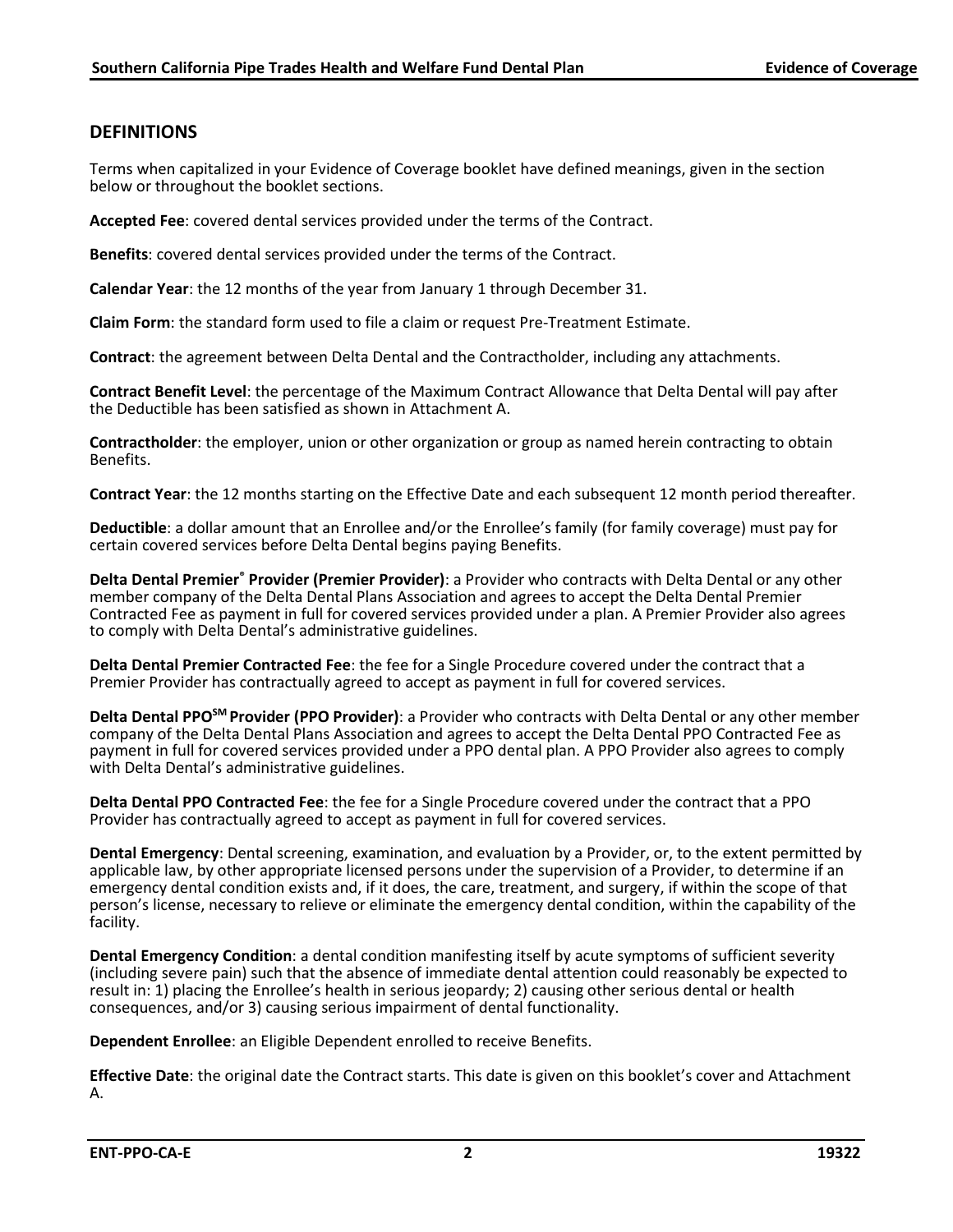**Eligible Dependent**: a dependent of an Eligible Member eligible for Benefits.

**Eligible Member:** any member as eligible for Benefits.

**Enrollee**: an Eligible Member ("Primary Enrollee") or an Eligible Dependent ("Dependent Enrollee") enrolled to receive Benefits.

**Enrollee's Effective Date of Coverage**: the date the Contractholder reports coverage will begin for each Primary Enrollee and each Dependent Enrollee.

**Enrollee Pays**: Enrollee's financial obligation for services calculated as the difference between the amount shown as the Accepted Fee and the portion shown as "Delta Dental Pays" on the claims statement when a claim is processed.

**Maximum**: is the maximum dollar amount ("Maximum Amount" or "Maximum") Delta Dental will pay toward the cost of dental care. Enrollees must satisfy costs above this amount. Delta Dental will pay the Maximum Amount(s), if applicable, shown in Attachment A for Benefits under the Contract.

**Maximum Contract Allowance**: the reimbursement under the Enrollee's benefit plan against which Delta Dental calculates its payment and the Enrollee's financial obligation. Subject to adjustment for extreme difficulty or unusual circumstances, the Maximum Contract Allowance for services provided:

- by a PPO Provider is the lesser of the Provider's Submitted Fee or the Delta Dental PPO Contracted Fee.
- by a Premier Provider is the lesser of the Provider's Submitted Fee or the Delta Dental PPO Contracted Fee<br>for a PPO Provider in the same geographic area.
- by a Non-Delta Dental Provider is the lesser of the Provider's Submitted Fee or the Delta Dental PPO Contracted Fee for a PPO Provider in the same geographic area.

**Non-Delta Dental Provider**: a Provider who is not a PPO Provider or a Premier Provider and is not contractually bound to abide by Delta Dental's administrative guidelines.

**Open Enrollment Period**: the month of the year during which members may change coverage for the next Contract Year.

**Pre-Treatment Estimate**: an estimation of the allowable Benefits under the Contract for the services proposed, assuming the person is an eligible Enrollee.

**Primary Enrollee**: an Eligible Member enrolled in the plan to receive Benefits; may also be referred to as "Enrollee."

**Procedure Code**: the Current Dental Terminology<sup>©</sup> (CDT) number assigned to a Single Procedure by the American Dental Association.

**Program Allowance**: the maximum amount Delta Dental will reimburse for a covered procedure. Delta Dental sets the Program Allowance for each procedure through a review of proprietary data by geographic area. The Program Allowance may vary by the contracting status of the Provider and/or the Program Allowance selected by the Contractholder.

**Provider**: a person licensed to practice dentistry when and where services are performed. A Provider shall also include a dental partnership, dental professional corporation or dental clinic.

- **Qualifying Status Change**: a change in:<br>• marital status (marriage, divorce, legal separation, annulment or death);
- number of dependents (a child's birth, adoption of a child, placement of child for adoption, addition of a step or foster child or death of a child);
- employment status (change in employment status of Enrollee or Eligible Dependent);<br>• dependent child ceases to satisfy eligibility requirements;
- 
- residence (Enrollee, dependent Spouse or child moves); a court order requiring dependent coverage; or
-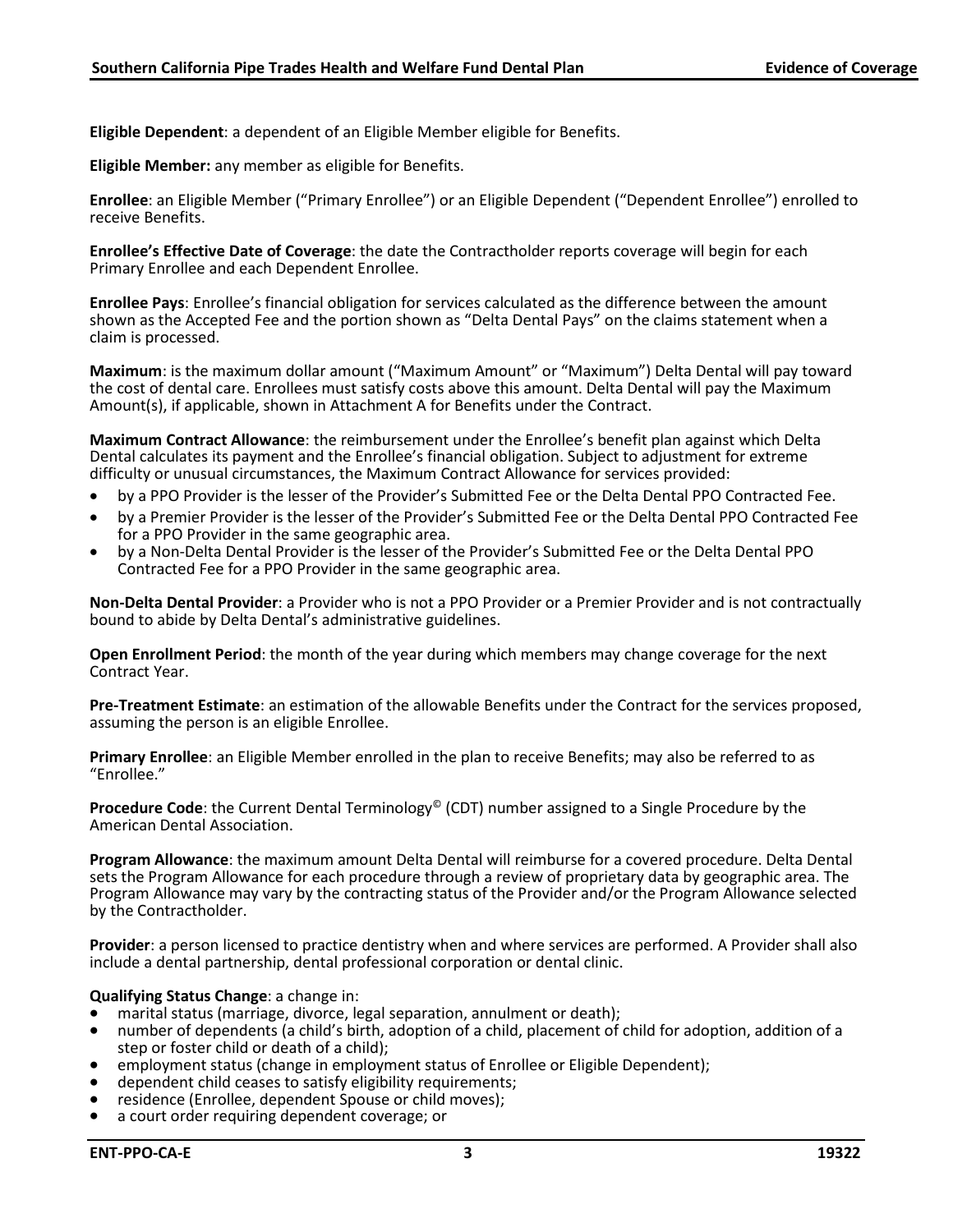any other current or future election changes permitted by Internal Revenue Code Section 125.

**Single Procedure**: a dental procedure that is assigned a separate Procedure Code.

**Special Health Care Need**: a physical or mental impairment, limitation or condition that substantially interferes with an Enrollee's ability to obtain Benefits. Examples of such a Special Health Care Need are 1) the Enrollee's inability to obtain access to the Provider's facility because of a physical disability and 2) the Enrollee's inability to comply with the Provider's instructions during examination or treatment because of physical disability or mental incapacity.

- **Spouse**: a person related to or a domestic partner of the Primary Enrollee:<br>• as defined and as may be required to be treated as a Spouse by the laws of the state where the Contract is<br>issued and delivered:
- as defined and as may be required to be treated as a Spouse by the laws of the state where the Primary Enrollee resides: and
- as may be recognized by the Contractholder.

**Submitted Fee:** the amount that the Provider bills and enters on a claim for a specific procedure.

#### <span id="page-7-0"></span>**PREMIUMS**

You are not required to contribute towards the cost of your coverage.

You are not required to contribute towards the cost of your Dependent Enrollee's coverage.

The Contractholder will inform you of the amount you are required to contribute for this coverage.

The amount of the premium may change at each renewal of the Contract between the Contractholder and us. Premiums will not increase during the Contract Term unless: the Contract is amended; the Contractholder requests a change in Benefits, eligibility, etc.; or there is a new state and/or federal mandated change. Any change in premium other than due to a new state and/or federal mandated change, shall not be effective during a Contract Term unless we and Contractholder agree in writing.

We may cancel the Contract 30 days after written notice to the Contractholder if monthly premiums are not paid when due. The Contractholder will be given a 30 day grace period, which begins immediately following the last day of paid coverage, to pay the monthly premium. During that time, Delta Dental will continue to provide coverage to Enrollees. If the premium remains unpaid at the end of the 30 day grace period, the Contractholder will notify you that coverage has terminated along with the date of termination.

## <span id="page-7-1"></span>**ELIGIBILITY AND ENROLLMENT**

#### **Eligibility Requirements**

You will become eligible to receive Benefits on the date stated in the Contract after completing any eligibility periods required by the Contractholder as stated in the Contract.

If your dependents are covered, they will be eligible when you are or as soon as they become dependents.

- Dependents are the Primary Enrollee's Spouse and dependent children from birth to age 26.
- Children include natural children, stepchildren, foster children, adopted children, children placed for adoption and children of a partner as recognized by the Contractholder. The dependents of Primary Enrollees are eligible to enroll on the same date that the member, of whom they are a Dependent, becomes a Primary Enrollee. Later-acquired dependents become eligible as soon as they acquire dependent status.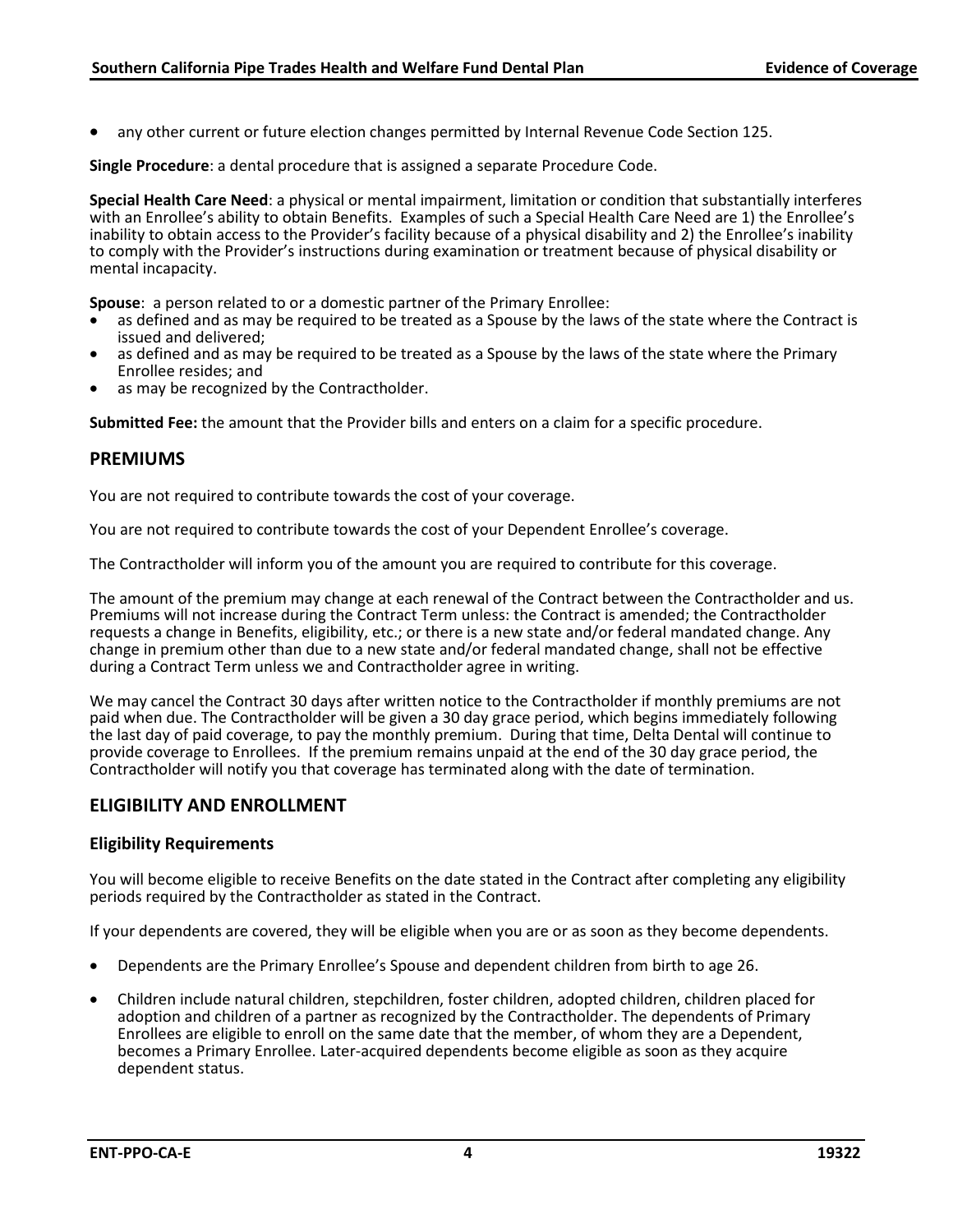- An overage dependent child may be eligible if:
	- (1) he or she is incapable of self-sustaining employment because of a physically or mentally disabling injury, illness or condition that began prior to reaching the limiting age;
	- (2) he or she is chiefly dependent on the Eligible Member for support; and
	- (3) proof of dependent child's disability is provided within 60 days of request. Such requests will not be made more than once a year following a two year period after this dependent reaches the limiting age. Eligibility will continue as long as the dependent relies on the Eligible Member for support because of a physically or mentally disabling injury, illness or condition that began before he or she reached the limiting age.

Dependents serving active military duty are not eligible, as they are typically covered under health and dental insurance provided by the military while they are on active duty.

#### **Enrollment Requirements**

If the Contractholder is paying all premiums for you and your dependents, everyone is automatically enrolled.

If you are paying all or a portion of premiums for yourself or your dependents, then:

- 
- You must enroll within 31 days after the date you become eligible or during an Open Enrollment Period.<br>All dependents must be enrolled within 31 days after they become eligible or during an Open Enrollment Period.
- If you elect dependent coverage, you must enroll all of your Dependent Enrollees for coverage.<br>You must pay premiums in the manner elected by the Contractholder and approved by us. Coverage
- cannot be dropped or changed other than during an Open Enrollment Period unless there is a Qualifying<br>Status Change.
- If you pay premiums for your Dependent Enrollees, you must pay the premiums in the manner elected by the Contractholder and approved by us until your dependents are no longer eligible or until you choose to drop dependent coverage. Coverage may not be changed at any time other than during an Open Enrollment Period unless there is a Qualifying Status Change.

## **Loss of Eligibility**

Your coverage ends on the earlier of the day you are no longer an Eligible Member of the Contractholder or immediately when the Contract ends. Your Spouse loses coverage when your coverage ends or when dependent status is lost. Your dependent children lose coverage when your coverage ends or when dependent status is lost.

Subject to any rights provided under the Continuation of Benefits provisions, a Primary Enrollee or Dependent Enrollee's enrollment under the Contract may be cancelled, or renewal of enrollment refused, in the following events:

- immediately upon loss of eligibility as described in the Contract; upon 30 days' written notice if:
- - o the Contract is terminated or not renewed; or
	- o the premiums are not paid by or on behalf of the Enrollee on the date due. However, the Enrollee may continue to receive Benefits during the 30-day grace period and may be reinstated during the term of the Contract upon payment of any unpaid premium; or
	- o Delta Dental demonstrates that the Enrollee committed fraud or an intentional misrepresentation of material fact in obtaining Benefits under this program.

Cancellation of a Primary Enrollee's enrollment, as described above, shall automatically cancel the enrollment of any of his/her Dependent Enrollees. Any cancellation is subject to the written notification requirements set forth in the Contract as well as California law.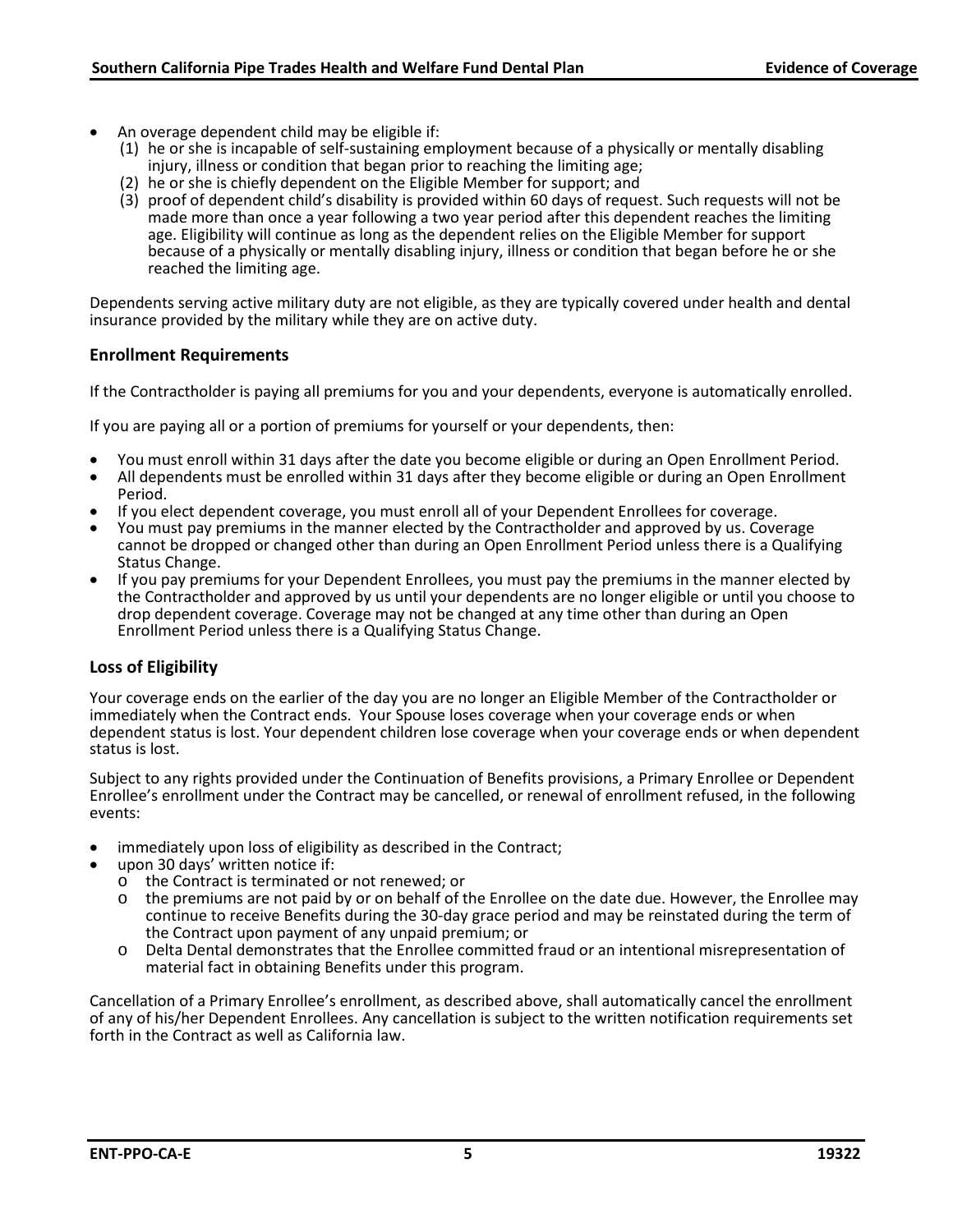An Enrollee who believes that enrollment has been, or will be, improperly cancelled, rescinded or not renewed may request a review by the Director of the California Department of Managed Health Care in accordance with Section 1365(b) of the California Health and Safety Code.

# **Cancellation of Contract**

We may cancel the Contract only:

- upon 30 days' written notice if Contractholder fails to pay premiums in the amount and as required by the
- Contract;<br>upon 60 days' written notice if less than the minimum number of Primary Enrollees required under the Contract are reported eligible for three (3) months or more; or<br>upon 60 days' written notice if the Contractholder does not provide a list of who is eligible; or
- 
- upon 60 days' written notice if Contractholder fails to permit Delta Dental to inspect Contractholder's records as described in the Contract; or
- upon 60 days' written notice if we demonstrate that the Contractholder committed fraud or an intentional misrepresentation of material fact under the terms of the Contract.

If the Contract is terminated for any cause, we are not required to predetermine services beyond the termination date or to pay for services provided after the termination date, except for services begun while the Contract was in effect. Please see the Continuation of Benefits section.

If the Contract is canceled, you or your Dependents Enrollees have no right to renewal or reinstatement of your Benefits.

A Contractholder who believes that coverage has been, or will be, improperly cancelled, rescinded or not renewed may request a review by the Director of the California Department of Managed Health Care in accordance with Section 1365(b) of the California Health and Safety Code.

# **Continuation of Benefits**

We will not pay for any services/treatment received after your coverage ends. However, we will pay for covered services incurred while you were eligible if the procedures were completed within 31 days of the date your coverage ended.

- A dental service is incurred:<br>• for an appliance (or change to an appliance), at the time the impression is made;
- for a crown, bridge or cast restoration, at the time the tooth or teeth are prepared;<br>• for root canal therapy, at the time the pulp chamber is opened; and
- 
- for all other dental services, at the time the service is performed or the supply furnished.

# <span id="page-9-0"></span>**CONDITIONS UNDER WHICH BENEFITS ARE PROVIDED**

We will pay Benefits for the dental services described in Attachment B. We will pay Benefits only for covered services. The Contract covers several categories of dental services when a Provider provides them and when they are necessary and within the standards of generally accepted dental practice standards. Claims will be processed in accordance with our standard processing policies. The processing policies may be revised at the beginning of a Calendar Year to comply with annual CDT changes made by the American Dental Association and to reflect changes in generally accepted dental practice standards. Delta Dental will provide advance notice of such changes to the Contractholder who will then distribute to Primary Enrollees.

We will use the processing policies that are in effect at the time the claim is processed. We may use dentists (dental consultants) to review treatment plans, diagnostic materials and/or prescribed treatments to Limitations and Exclusions will be applied for the period the person is an Enrollee under any Delta Dental program or prior dental care program provided by the Contractholder subject to receipt of such information from the Contractholder or at the time a claim is submitted. Additional eligibility periods, if any, are listed in Attachment A. If you receive dental services from a Provider outside the state of California, the Provider will be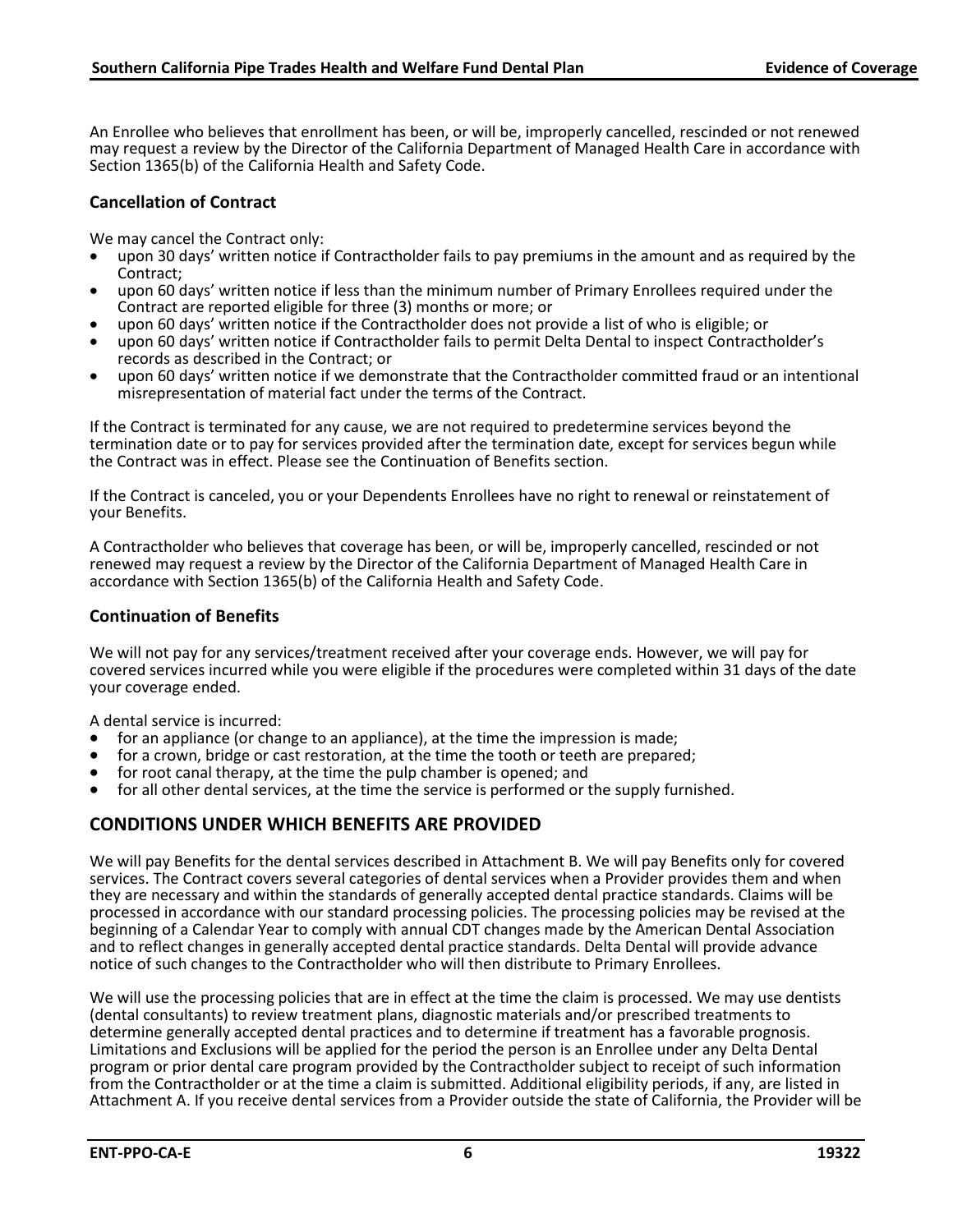paid according to Delta Dental's network payment provisions for said state according to the terms of the Contract.

If a primary dental procedure includes component procedures that are performed at the same time as the primary procedure, the component procedures are considered to be part of the primary procedure for purposes of determining the Benefit payable under the Contract. Even if the Provider bills separately for the primary procedure and each of its component parts, the total Benefit payable for all related charges will be limited to the maximum Benefit payable for the primary procedure.

#### **Enrollee Coinsurance**

We will pay a percentage of the Maximum Contract Allowance for covered services, as shown in Attachment A, and you are responsible for paying the balance. What you pay is called the enrollee coinsurance ("Enrollee Coinsurance") and is part of your out-of-pocket cost. You pay this even after a Deductible has been met. The amount of your Enrollee Coinsurance will depend on the type of service and the Provider providing the service (see section titled "Selecting Your Provider"). Providers are required to collect Enrollee Coinsurance for covered services. Your group has chosen to require Enrollee Coinsurances under this program as a method of sharing the costs of providing dental Benefits between the Contractholder and Enrollees. If the Provider discounts, waives or rebates any portion of the Enrollee Coinsurance to you, we will be obligated to provide as Benefits only the applicable percentages of the Provider's fees or allowances reduced by the amount of the fees or allowances that are discounted, waived or rebated.

It is to your advantage to select PPO Providers because they have agreed to accept the Maximum Contract Allowance as payment in full for covered services, which typically results in lower out-of-pocket costs for you. Please refer to the section titled "Selecting Your Provider" for more information.

#### **Deductible**

Your dental plan features a Deductible. This is an amount you must pay out-of-pocket before Benefits are paid. The Deductible amounts are listed in Attachment A. Deductibles apply to all Benefits unless otherwise noted. Only the Provider's fees you pay for covered Benefits will count toward the Deductible.

#### **Maximum Amount**

Most dental programs have a Maximum Amount. A Maximum Amount is the maximum dollar amount we will pay toward the cost of dental care. You are responsible for paying costs above this amount. The Maximum Amount payable is shown in Attachment A. Maximums may apply on a yearly basis, a per services basis, or a lifetime basis.

#### **Pre-Treatment Estimate**

Pre-Treatment Estimate requests are not required; however, your Provider may file a Claim Form before beginning treatment, showing the services to be provided to you. We will estimate the amount of Benefits payable under the Contract for the listed services. By asking your Provider for a Pre-Treatment Estimate from us before you agree to receive any prescribed treatment, you will have an estimate up front of what we will pay and the difference you will need to pay. The Benefits will be processed according to the terms of the Contract when the treatment is actually performed. Pre-Treatment Estimates are valid for 365 days unless other services are received after the date of the Pre-Treatment Estimate, or until an earlier occurrence of any one of the following events:

- the date the Contract terminates;
- the date Benefits under the Contract are amended if the services in the Pre-Treatment Estimate are part of the amendment;
- the date your coverage ends; or
- the date the Provider's agreement with Delta Dental ends.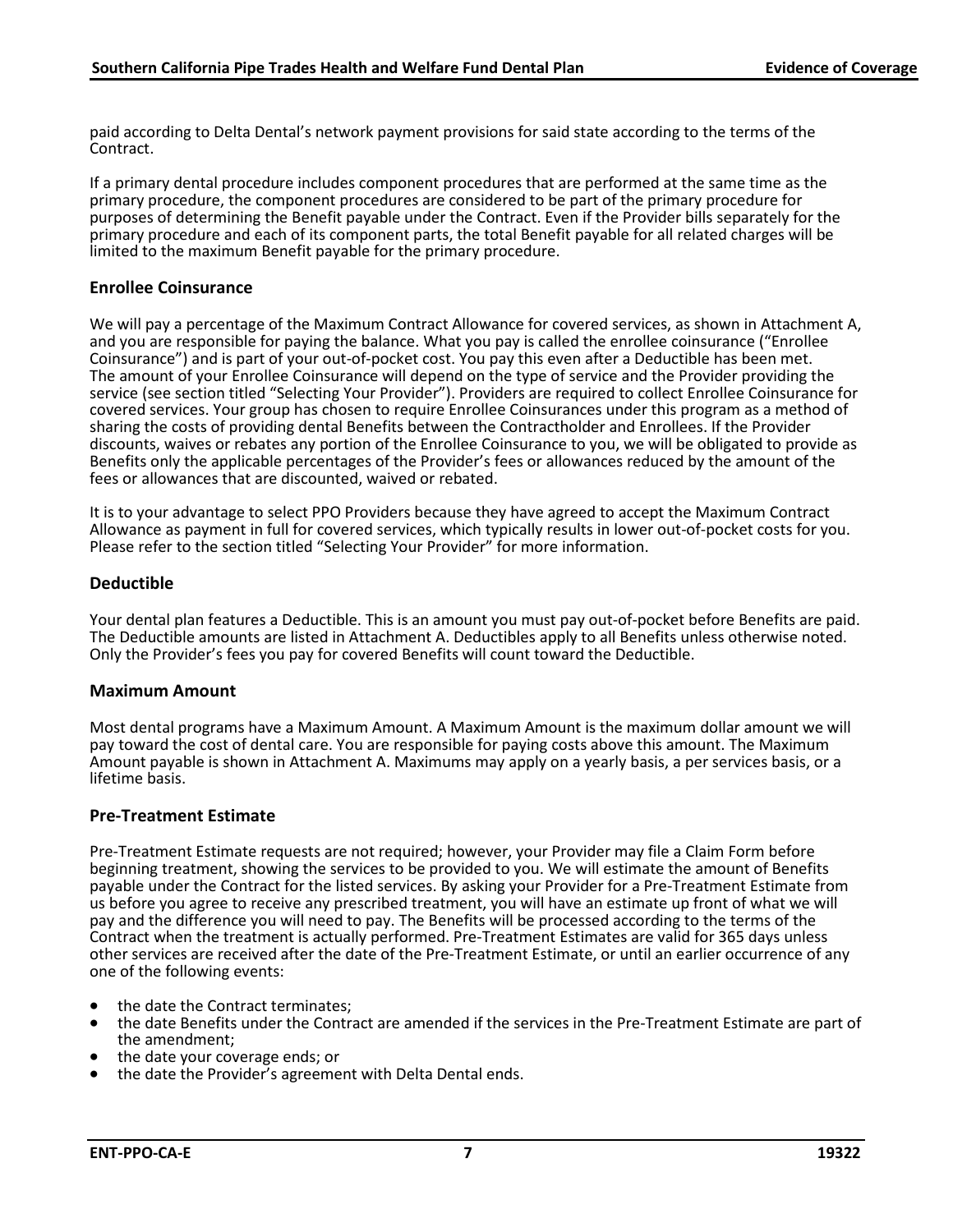A Pre-Treatment Estimate does not guarantee payment. It is an estimate of the amount we will pay if you are enrolled and meet all the requirements of the program at the time the treatment you have planned is completed and may not take into account any Deductibles, so please remember to figure in your Deductible if necessary.

#### **Non-Covered Services**

IMPORTANT: If you opt to receive dental services that are not covered services under this plan, a participating dental provider may charge you his or her usual and customary rate for those services. Prior to providing a patient with dental services that are not a covered benefit, the dentist should provide to the patient a treatment plan that includes each anticipated service to be provided and the estimated cost of each service. If you would like more information about dental coverage options, you may call Customer Service at 800-765-<br>6003. To fully understand your coverage, you may wish to carefully review this booklet.

#### **Coordination of Benefits**

We coordinate the Benefits under the Contract with your benefits under any other group or pre-paid plan or insurance policy designed to fully integrate with other policies. If this plan is the "primary" plan, we will not reduce Benefits, but if this plan is the "secondary" plan, we determine Benefits after those of the primary plan and will pay the lesser of the amount that we would pay in the absence of any other dental benefit coverage or the Enrollee's total out-of-pocket cost under the primary plan for Benefits covered under the Contract.

- How do we determine which plan is the "primary" program?
	- (1) The plan covering you as an employee is primary over a plan covering you as a dependent.
	- (2) The plan covering you as an employee is primary over a plan which covers the insured person as a dependent; except that: if the insured person is also a Medicare beneficiary, and as a result of the rule established by Title XVIII of the Social Security Act and implementing regulations, Medicare is:
		- a) secondary to the plan covering the insured person as a dependent and
		- b) primary to the plan covering the insured person as other than a dependent (e.g. a retired employee), then the benefits of the plan covering the insured person as a dependent are determined before those of the plan covering that insured person as other than a dependent.
	- (3) Except as stated below, when this plan and another plan cover the same child as a dependent of different persons, called parents:
		- a) The benefits of the plan of the parent whose birthday falls earlier in a year are determined before those of the plan of the parent whose birthday falls later in that year, but
		- b) If both parents have the same birthday, the benefits of the plan which covered one parent longer are determined before those of the plan which covered the other parent for a shorter period of time.
		- c) However, if the other plan does not have the birthday rule described above, but instead has a rule based on the gender of the parent, and if, as a result, the plans do not agree on the order of benefits, the rule in the other plan will determine the order of benefits.
	- (4) In the case of a dependent child of legally separated or divorced parents, the plan covering the Enrollee as a dependent of the parent with legal custody, or as a dependent of the custodial parent's Spouse (i.e. step-parent) will be primary over the plan covering the Enrollee as a dependent of the parent without legal custody. If there is a court decree which would otherwise establish financial responsibility for the health care expenses with respect to the child, the benefits of a plan which covers the child as a dependent of the parent with such financial responsibility will be determined before the benefits of any other policy which covers the child as a dependent child.
	- (5) If the specific terms of a court decree state that the parents will share joint custody, without stating that one of the parents is responsible for the health care expenses of the child, the plans covering the child will follow the order of benefit determination rules outlined in (3) a) through (3) c).
	- (6) The Benefits of a plan which covers an insured person as an employee who is neither laid off nor retired are determined before those of a plan which covers that insured person as a laid off or retired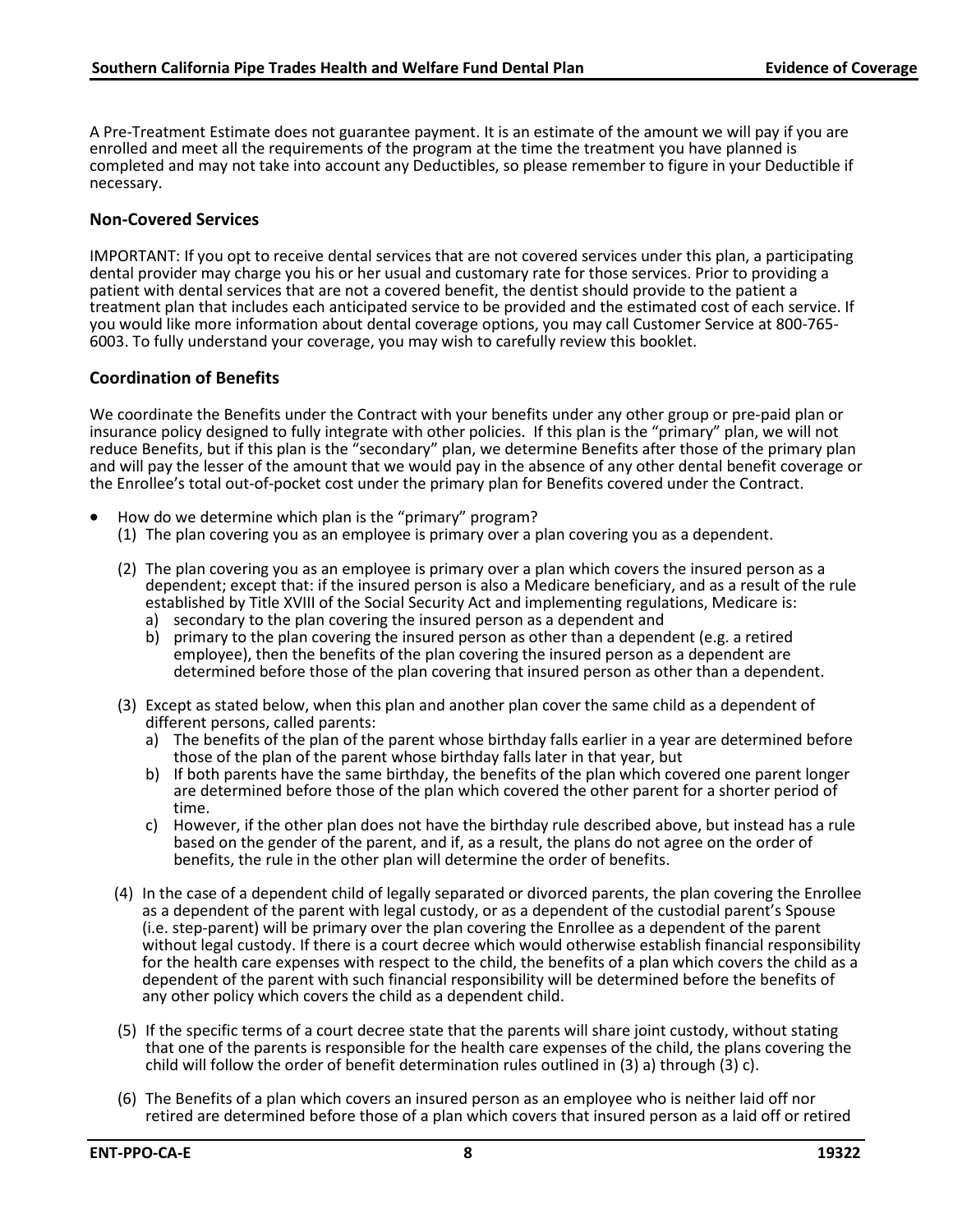employee. The same would hold true if an insured person is a dependent of a person covered as a retiree and an employee. If the other plan does not have this rule, and if, as a result, the plans do not agree on the order of benefits, this rule is ignored.

- (7) If an insured person whose coverage is provided under a right of continuation pursuant to federal or state law also is covered under another plan, the following will be the order of benefit determination:
	- a) First, the Benefits of a plan covering the insured person as an employee or Primary Enrollee (or as that insured person's dependent);
	- b) Second, the Benefits under the continuation coverage.

If the other plan does not have the rule described above, and if, as a result, the plans do not agree on the order of benefits, this rule is ignored.

- (8) If none of the above rules determine the order of benefits, the benefits of the plan which covered you longer are determined before those of the plan which covered you for the shorter term.
- (9) When determination cannot be made in accordance with the above, the benefits of a plan that is a medical plan covering dental as a benefit shall be primary to a dental-only plan.

## <span id="page-12-0"></span>**SELECTING YOUR PROVIDER**

#### **PLEASE READ THE FOLLOWING INFORMATION SO YOU WILL KNOW FROM WHOM OR WHAT GROUP OF PROVIDERS HEALTH CARE MAY BE OBTAINED.**

#### **Free Choice of Provider**

You may see any Provider for your covered treatment whether the Provider is a PPO Provider, Premier Provider or a Non-Delta Dental Provider.

**This plan is a PPO plan and the greatest Benefits - including out-of-pocket savings – occur when you choose a PPO Provider.** To take full advantage of your Benefits, we highly recommend you verify a Provider's participation status within a Delta Dental network with your dental office before each appointment. Review this section for an explanation of Delta Dental payment procedures to understand the method of payments applicable to your Provider selection and how that may impact your out-of-pocket costs.

#### **Locating a PPO Provider**

You may access information through our website at deltadentalins.com. You may also call our Customer Service Center and one of our representatives will assist you. We can provide you with information regarding a Provider's network participation, specialty and office location.

#### **Choosing a PPO Provider**

A PPO Provider potentially allows the greatest reduction in Enrollees' out-of-pocket expenses since this select group of Providers will provide dental Benefits at a charge that has been contractually agreed upon. Payment for covered services performed by a PPO Provider is based on the Maximum Contract Allowance.

#### **Choosing a Premier Provider**

A Premier Provider is a Delta Dental Provider; however, the Premier Provider has not agreed to the features of the PPO plan. The amount charged may be above that accepted by PPO Providers, and Enrollees will be responsible for balance billed amounts. Payment for covered services performed by a Premier Provider is based on the Maximum Contract Allowance, and the Enrollee may be balance billed up to the Premier Provider's Contracted Fee.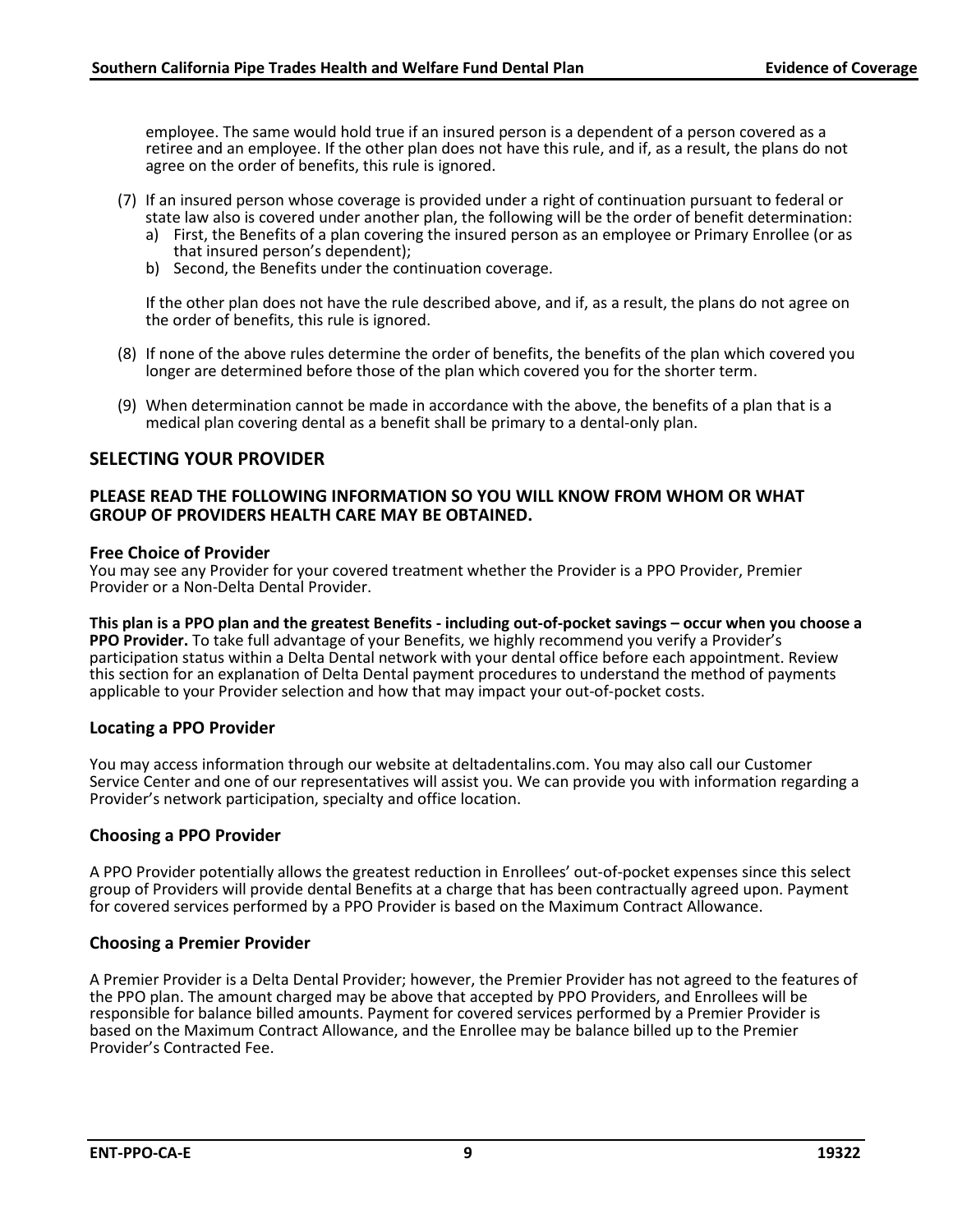## **Choosing a Non-Delta Dental Provider**

If a Provider is a Non-Delta Dental Provider, the amount charged to Enrollees may be above that accepted by PPO or Premier Providers, and Enrollees will be responsible for balance billed amounts. Payment for covered services performed by a Non-Delta Dental Provider is based on the Maximum Contract Allowance, and the Enrollee may be balance billed up to the Provider's Submitted Fee.

#### **Additional Obligations of PPO and Premier Providers**

- The PPO Provider or Premier Provider must accept assignment of Benefits, meaning these Providers will be paid directly by Delta Dental after satisfaction of the Deductible and Enrollee Coinsurance. The Enrollee does not have to pay all the dental charges while at the dental office and then submit the claim for reimbursement.
- The PPO Provider or Premier Provider will complete the dental Claim Form and submit it to Delta Dental for reimbursement.
- The PPO Provider will accept contracted fees as payment in full for covered services and will not balance bill if there is a difference between Submitted Fees and Delta Dental PPO Contracted Fees.

#### **Emergency Treatment**

Delta Dental PPO Providers are available twenty-four hours a day, seven days a week to provide treatment if you believe you are experiencing a Dental Emergency Condition. However, if you are unable to reach a Delta Dental PPO Provider, you may seek treatment from any dentist of your choice. Payment for Dental Emergency claims will be made subject to the provisions described below.

#### **Continuity of Care**

If you are a current Enrollee, you may have the right to obtain completion of care under the Contract with your terminated Delta Dental Provider for certain specified dental conditions. If you are a new Enrollee, you may have the right to completion of care under the Contract with your Non-Delta Dental Provider for certain specified dental conditions. You must make a specific request for this completion of care Benefit. To make a request, contact our Customer Service Center at 800-765-6003. You may also contact us to request a copy of Delta Dental's Continuity of Care Policy. Delta Dental is not required to continue care with the Provider if you are not eligible under the Contract or if Delta Dental cannot reach agreement with the Non-Delta Dental Provider or the terminated Delta Dental Provider on the terms regarding Enrollee care in accordance with California law.

#### **How to Submit a Claim**

Claims for Benefits must be filed on a standard Claim Form that is available in most dental offices. PPO and Premier Providers will fill out and submit your claims paperwork for you. Some Non-Delta Dental Providers may also provide this service upon your request. If you receive services from a Non-Delta Dental Provider who does not provide this service, you can submit your own claim directly to us. Please refer to the section titled "Notice of Claim Form" for more information.

<span id="page-13-0"></span>Your dental office should be able to assist you in filling out the Claim Form. Fill out the Claim Form completely and send it to:

> Delta Dental of California P.O. Box 997330 Sacramento, CA 95899-7330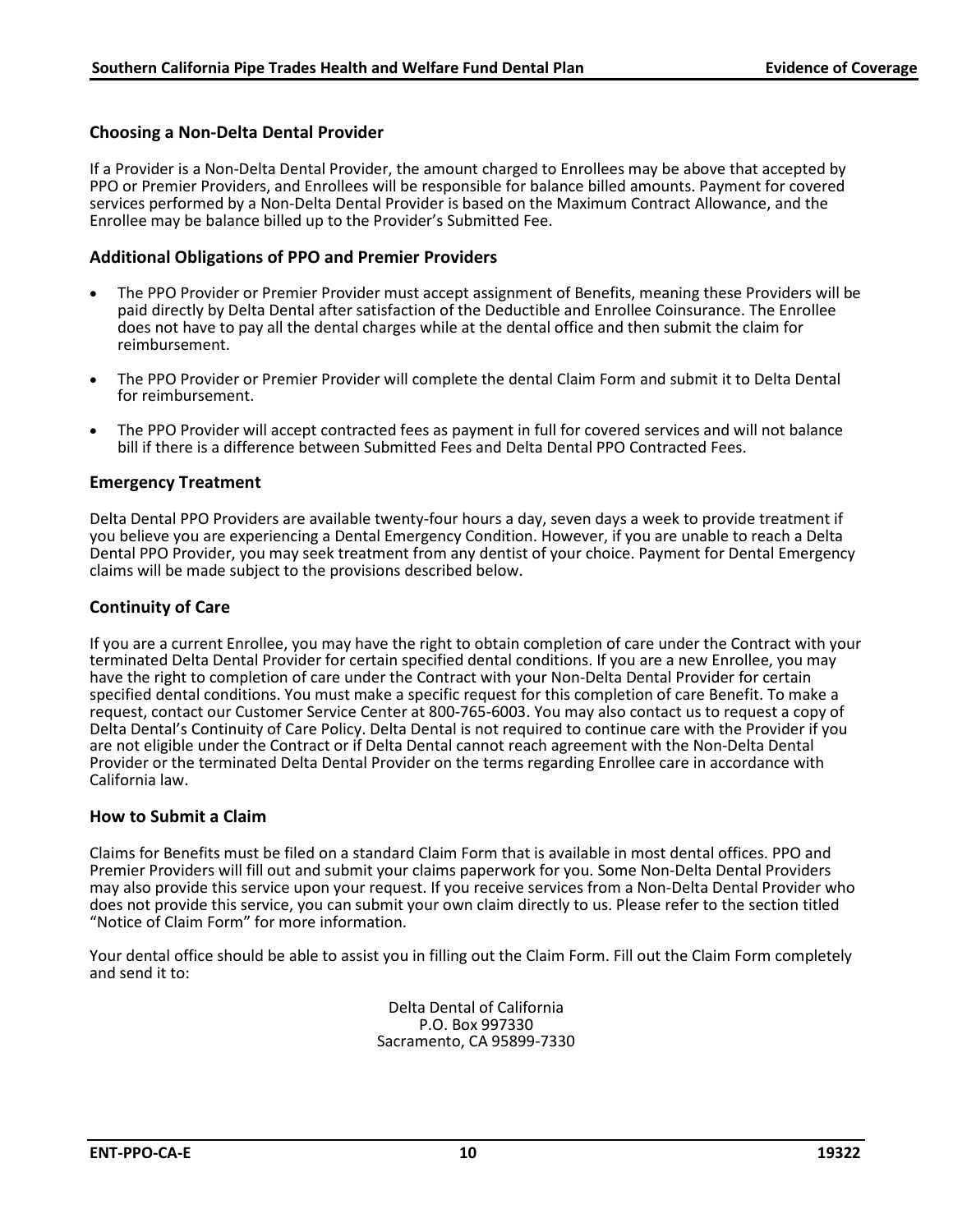# **Second Opinions**

Delta Dental obtains second opinions through Regional Consultant members of its Quality Review Committee who conduct clinical examinations, prepare objective reports of dental conditions, and evaluate treatment that is proposed or has been provided.

Delta Dental will authorize such an examination prior to treatment when necessary to make a Benefits determination in response to a request for a Pre-treatment Estimate. Delta Dental will also authorize a second opinion after treatment if an Enrollee has a complaint regarding the quality of the care provided. Delta Dental will notify the Enrollee and the treating dentist when a second opinion is necessary and appropriate, and direct the Enrollee to the Regional Consultant selected by Delta Dental to perform the clinical examination. When Delta Dental authorizes a second opinion through a Regional Consultant, we will pay for all charges.

Enrollees may otherwise obtain second opinions about treatment from any dentist they choose, and claims for the examination may be submitted to Delta Dental for payment. Delta Dental will pay such claims in accordance with the Benefits of the Plan.

#### **Special Health Care Need**

If you believe you have a Special Health Care Need, you should contact our Customer Service department at 800-765-6003. We will confirm whether such a Special Health Care Need exists and what arrangements can be made to assist you in obtaining Benefits. We will not be responsible for the failure of any Provider to comply with any law or regulation concerning treatment of persons with Special Health Care Needs which is applicable to the Provider.

#### **Payment Guidelines**

We do not pay PPO or Premier Providers any incentive as an inducement to deny, reduce, limit or delay any appropriate service.

If you or your Provider files a claim for services more than 12 months after the date you received the services, payment may be denied. If the services were received from a Non-Delta Dental Provider, you are still responsible for the full cost. If the payment is denied because you PPO Provider failed to submit the claim on time, you may not be responsible for that payment. If we fail to pay your PPO or Premier Provider for covered services, you will not be liable to the Provider for any sums owed by us. However, if you did not tell your PPO Provider that you were covered under a Delta Dental policy at the time you received the service, you may be responsible for the cost of that service.

If you have any questions about any dental charges, processing policies and/or how your claim is paid, please contact us.

## **Provider Relationships**

Enrollees and Delta Dental agree to permit and encourage the professional relationship between Provider and Enrollee to be maintained without interference. Any PPO, Premier or Non-Delta Dental Provider, including any Provider or member associated with or employed by them, who provides dental services to an Enrollee does so as an independent contractor and shall be solely responsible for dental advice and for performance of dental services, or lack thereof, to the Enrollee.

## **GRIEVANCE PROCEDURE AND CLAIMS APPEAL**

We will notify you and your Provider if Benefits are denied for services submitted on a Claim Form, in whole or in part, stating the reason(s) for denial. You have at least 180 days after receiving a notice of denial to request an appeal or grievance by writing to us giving reasons why you believe the denial was wrong. You and your Provider may also ask Delta Dental to examine any additional information provided that may support the appeal or grievance.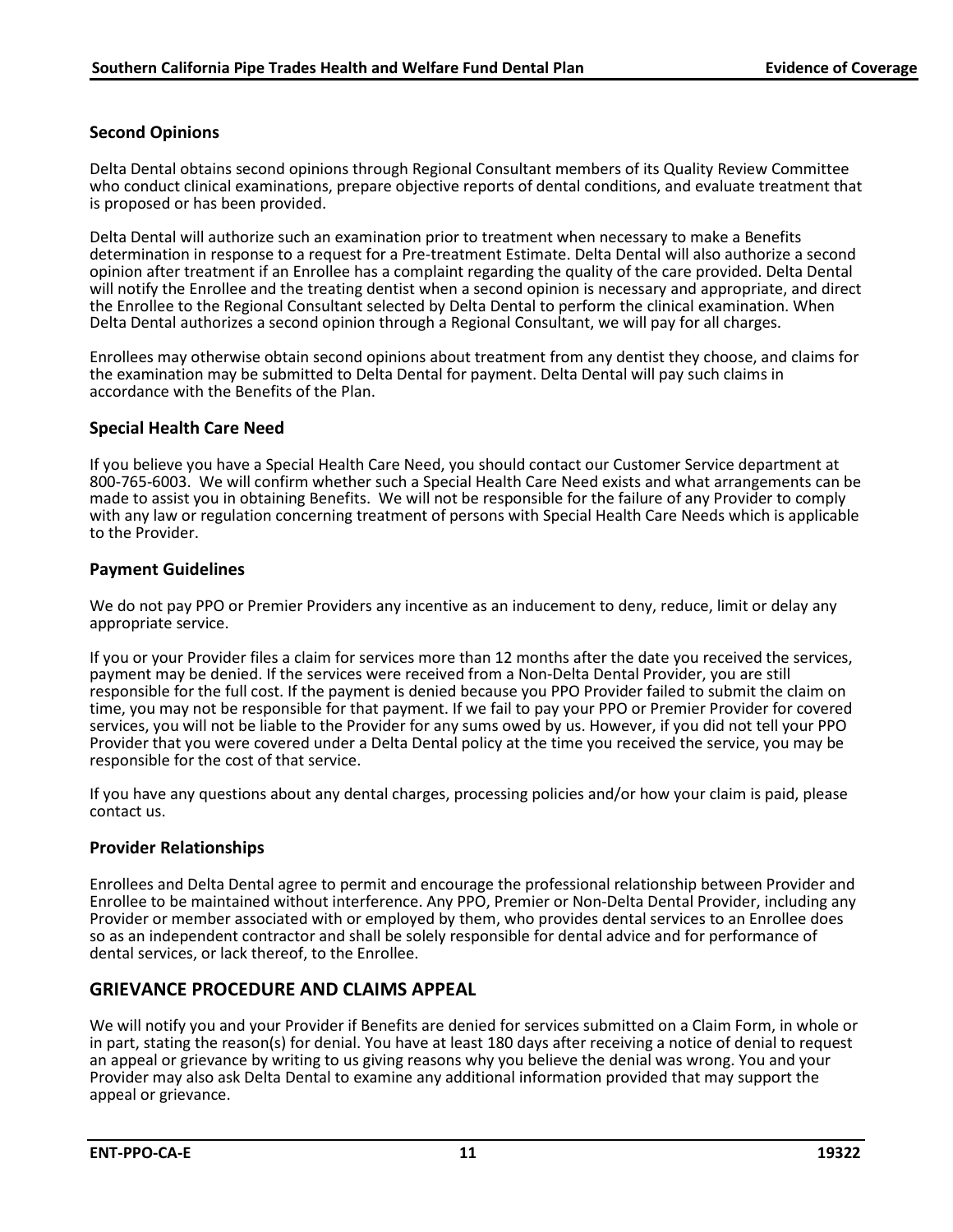Send your appeal or grievance to us at the address shown below:

Delta Dental of California P.O. Box 997330 Sacramento, CA 95899-7330

We will send you a written acknowledgment within five (5) days upon receipt of the appeal or grievance. We will make a full and fair review and may ask for more documents during this review if needed. The review will take into account all comments, documents, records or other information, regardless of whether such information was submitted or considered initially. If the review is of a denial based in whole or in part on lack of dental necessity, experimental treatment or clinical judgment in applying the terms of the Contract, we shall consult with a dentist who has appropriate training and experience. The review will be conducted for us by a person who is neither the individual who made the claim denial that is subject to the review, nor the subordinate of such individual. We will send the Enrollee a decision within 30 days after receipt of the Enrollee's appeal or grievance. If the grievance involves severe pain and/or imminent and serious threat to a patient's dental health, Delta Dental will provide the Enrollee written notification regarding the disposition or pending status of the grievance within three (3) days.

<span id="page-15-0"></span>You may file a complaint with the California Department of Managed Health Care ("Department") after you have completed our grievance procedure or after you have been involved in our grievance procedure for 30 days. You may file a complaint with the Department immediately if you believe you are experiencing a Dental Emergency Condition, which is one involving severe pain and/or imminent and serious threat to the Enrollee's health.

The Department is responsible for regulating health care service plans. If you have a grievance against your health plan, you should first telephone us, your plan, at **1-800-765-6003** and use our grievance process above before contacting the Department. Utilizing this grievance procedure does not prohibit any potential legal rights or remedies that may be available to you. If you need help with a grievance involving a Dental Emergency, a grievance that has not been satisfactorily resolved by your health plan, or a grievance that has remained unresolved for more than 30 days, you may call the Department for assistance.

You may also be eligible for an Independent Medical Review ("IMR"). If you are eligible for IMR, the IMR process will provide an impartial review of medical decisions made by a health plan related to the medical necessity of a proposed service or treatment, coverage decisions for treatments that are experimental or investigational in nature and payment disputes for Dental Emergencies or urgent medical services. The Department also has a toll-free telephone number **(1-888-HMO-2219)** and a TDD line **(1-877-688-9891)** for the hearing and speech impaired. The Department's Internet Website **(http://www.hmohelp.ca.gov)** has complaint forms, IMR application forms and instructions online.

If the group health plan is subject to the Employee Retirement Income Security Act of 1974 (ERISA), the Enrollee may contact the U.S. Department of Labor, Employee Benefits Security Administration (EBSA) for further review of the claim or if the Enrollee has questions about the rights under ERISA. The Enrollee may also bring a civil action under section 502(a) of ERISA. The address of the U.S. Department of Labor is: U.S. Department of Labor, Employee Benefits Security Administration (EBSA), 200 Constitution Avenue, N.W. Washington, D.C. 20210.

## **GENERAL PROVISIONS**

# **Public Policy Participation by Enrollees**

Delta Dental's Board of Directors includes Enrollees who participate in establishing Delta Dental's public policy regarding Enrollees through periodic review of Delta Dental's Quality Assessment Program reports and communications from Enrollees. Enrollees may submit any suggestions regarding Delta Dental's public policy in writing to: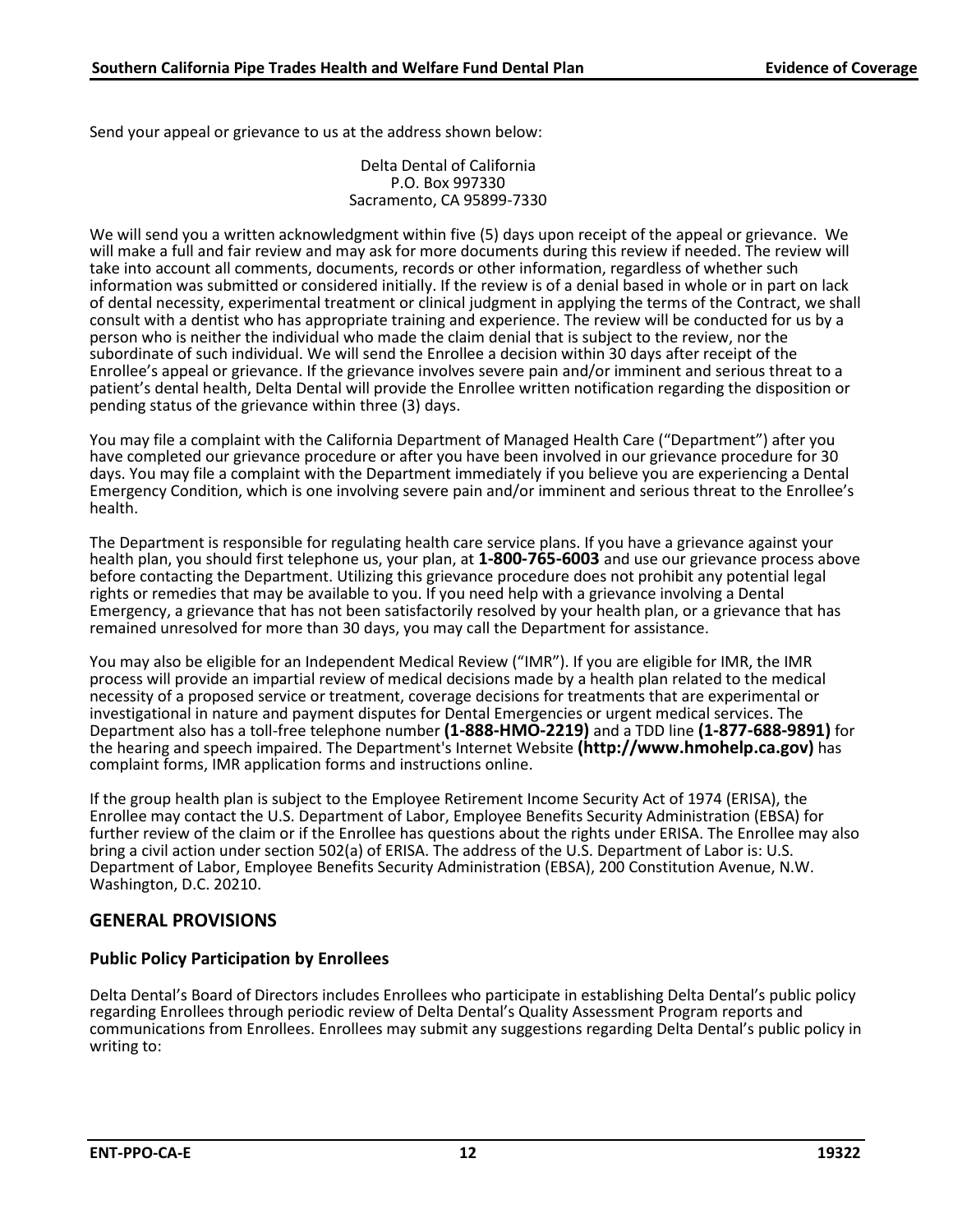Delta Dental of California Customer Service Center P.O. Box 997330 Sacramento, CA 95899-7330

#### **Clinical Examination**

Before approving a claim, we will be entitled to receive, to such extent as may be lawful, from any attending or examining Provider, or from hospitals in which a Provider's care is provided, such information and records relating to attendance to or examination of, or treatment provided to, you as may be required to administer the claim, or have you be examined by a dental consultant retained by us at our expense, in or near your community or residence. We will in every case hold such information and records confidential.

#### **Notice of Claim Form**

We will give you or your Provider, on request, a Claim Form to make claim for Benefits. To make a claim, the form should be completed and signed by the Provider who performed the services and by the patient (or the parent or guardian if the patient is a minor) and submitted to us at the address above.

If the form is not furnished by us within 15 days after requested by you or your Provider, the requirements for proof of loss set forth in the next paragraph will be deemed to have been complied with upon the submission to us, within the time established in said paragraph for filing proofs of loss, of written proof covering the occurrence, the character and the extent of the loss for which claim is made. You or your Provider may download a Claim Form from our website.

#### **Written Notice of Claim/Proof of Loss**

We must be given written proof of loss within 12 months after the date of the loss. If it is not reasonably possible to give written proof in the time required, the claim will not be reduced or denied solely for this reason, provided proof is filed as soon as reasonably possible. In any event, proof of loss must be given no later than one year from such time (unless the claimant was legally incapacitated).

All written proof of loss must be given to us within 12 months of the termination of the Contract.

#### **Time of Payment**

Claims payable under the Contract for any loss other than loss for which the Contract provides any periodic payment will be processed no later than 30 working days after written proof of loss is received. We will notify you and your Provider of any additional information needed to process the claim within this 30 day period.

#### **To Whom Benefits Are Paid**

It is not required that the service be provided by a specific dentist. Payment for services provided by a PPO or Premier Provider will be made directly to the dentist. Any other payments provided by the Contract will be made to you. All Benefits not paid to the Provider will be payable to you, the Primary Enrollee, or Dependent Enrollee, or to your estate, or to an alternate recipient as directed by court order, except that if the person is a minor or otherwise not competent to give a valid release, Benefits may be payable to his or her parent, guardian or other person actually supporting him or her.

#### **Severability**

If any part of the Contract, this EOC, Attachments or an amendment to any of these documents is found by a court or other authority to be illegal, void or not enforceable, all other portions of these documents will remain in full force and effect.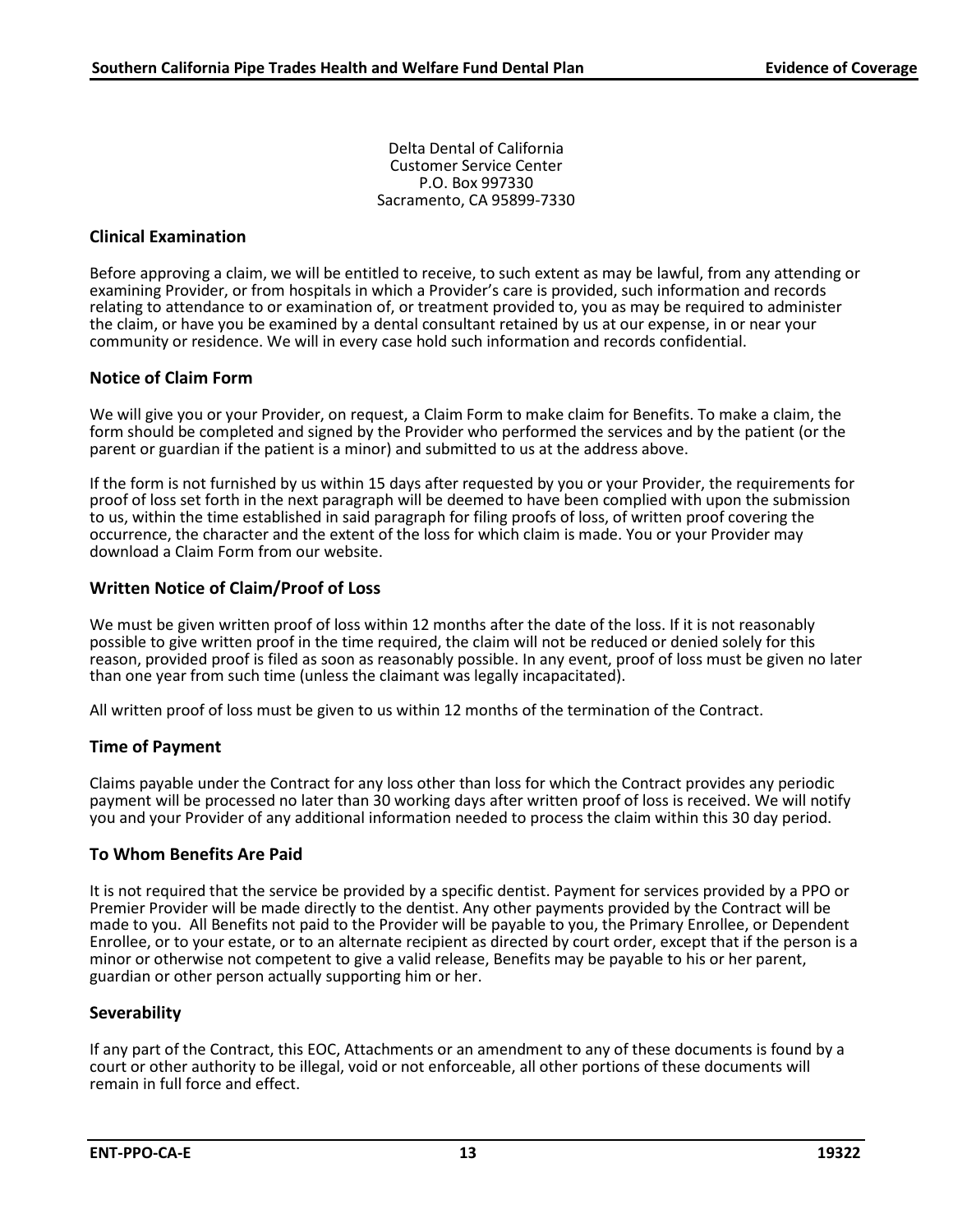### **Misstatements on Application: Effect**

In the absence of fraud or intentional misrepresentation of material fact in applying for or procuring coverage under the Contract and/or this EOC, all statements made by you or the Contractholder will be deemed representations and not warranties. No such statement will be used in defense to a claim under the Contract, unless it is contained in a written application.

Any misrepresentation, omission, concealment of fact or incorrect statement which is material to the acceptance of risk may prevent recovery if, had the true facts been known to us, we would not in good faith have issued the contract at the same premium rate. If any misstatement would materially affect the rates, we reserve the right to adjust the premium to reflect your actual circumstances at enrollment.

#### **Legal Actions**

No action at law or in equity will be brought to recover on the Contract prior to expiration of 60 days after proof of loss has been filed in accordance with requirements of the Contract and/or this EOC, nor will an action be brought at all unless brought within three (3) years from expiration of the time within which proof of loss is required by the Contract.

#### **Conformity With Prevailing Laws**

All legal questions about the Contract and/or this EOC will be governed by the state of California where the Contract was entered into and is to be performed. Any part of the Contract which conflicts with the laws of California, specifically Chapter 2.2 of Division 2 of the California Health and Safety Code and Chapter 1 of Division 1, of Title 28 of the California Code of Regulations, or federal law is hereby amended to conform to the minimum requirements of such laws. Any provision required to be in this Contract by either of the above shall bind Delta Dental whether or not provided in this Contract.

#### **Holding Company**

Delta Dental is a member of the insurance holding company system of Delta Dental of California (the "Enterprise"). There are service agreements between and among the controlled member companies of the Enterprise. Delta Dental is a party to some of these service agreements. It is expected that the services, which include certain ministerial tasks, will continue to be performed by these controlled member companies, which operate under strict confidentiality and/or business associate agreements. All such service agreements have been approved by the respective regulatory agencies.

#### **Third Party Administrator ("TPA")**

Delta Dental may use the services of a TPA, duly registered under applicable state law, to provide services under the Contract. Any TPA providing such services or receiving such information shall enter into a separate Business Associate Agreement with Delta Dental proving that the TPA shall meet HIPAA and HITECH requirements for the preservation of protected health information of Enrollees.

#### **Organ and Tissue Donation**

Donating organ and tissue provides many societal benefits. Organ and tissue donation allows recipients of transplants to go on to lead fuller and more meaningful lives. Currently, the need for organ transplants far exceeds availability. If you are interested in organ donation, please speak to your physician. Organ donation begins at the hospital when a person is pronounced brain dead and identified as a potential organ donor. An organ procurement organization will become involved to coordinate the activities.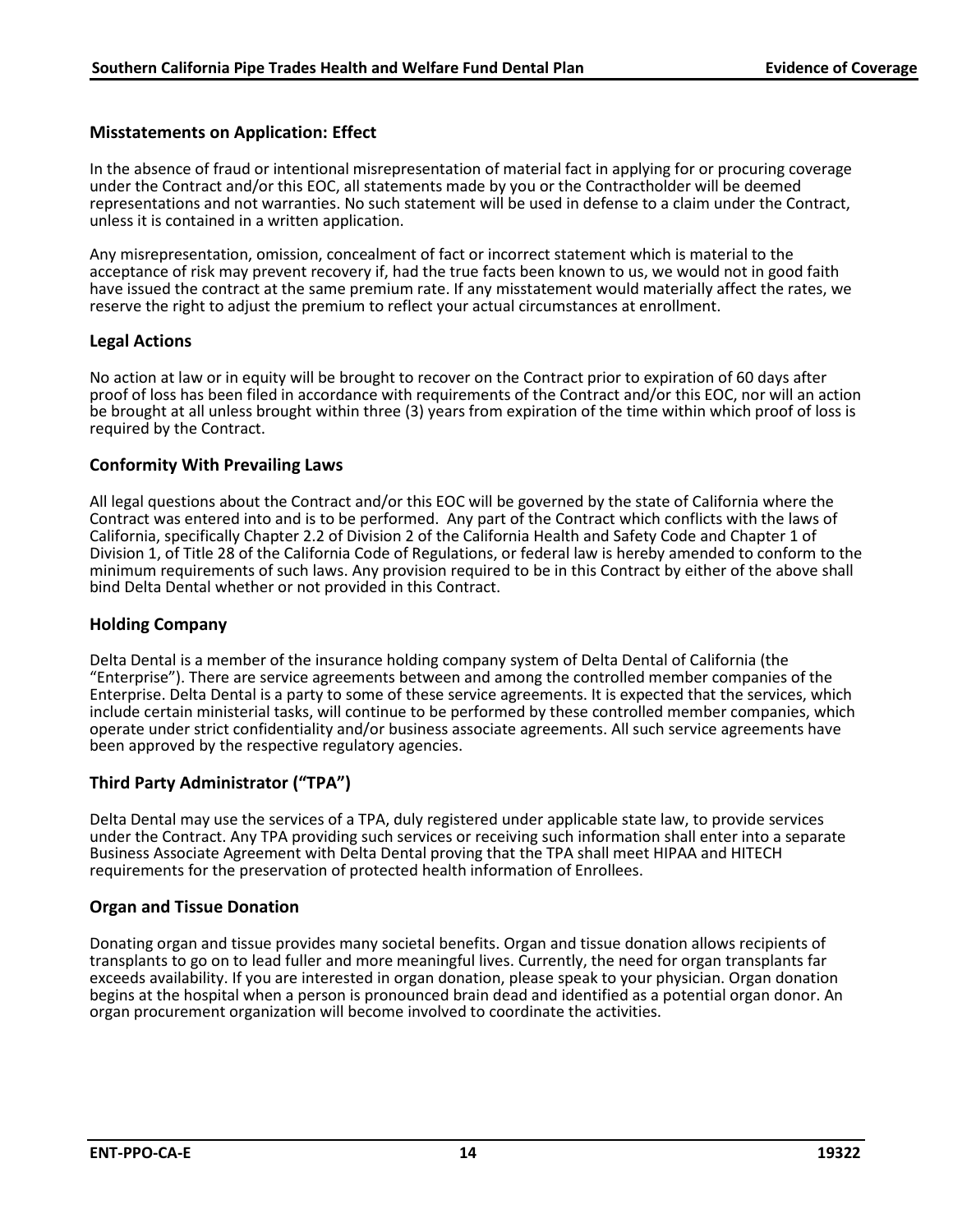#### **Non-Discrimination**

Delta Dental is committed to ensuring that no person is excluded from, or denied the benefits of our service, or otherwise discriminated against on the basis of race, color, national origin, disability, age, genetic testing, sexual orientation or gender identity. Any person who believes that he or she has individually, or as a member of any specific class of persons, been subjected to discrimination may file a complaint in writing to:

> Delta Dental of California P.O. Box 997330 Sacramento, CA 95899-7330

#### **Timely Access to Care**

Contract Dentists, Contract Orthodontists, and Contract Specialists have agreed waiting times to Enrollees for appointments for care will never be greater than the following time frames:

- a. For emergency care, 24 hours a day, 7 days a week;
- b. For any urgent care, 72 hours for appointments consistent with the patient's individual needs;
- c. For any non-urgent care, 36 business days; and
- d. For any preventive services, 40 business days.

During non-business hours, the Enrollee will have access to their Provider's answering machine, answering service, cell phone, or pager for guidance on what to do and who to contact if the Enrollee is calling due to an emergency or urgent care situation.

If an Enrollee calls our plan's customer service phone number, a Customer Service Representative will answer the phone within 10 minutes during normal business hours.

Should the Enrollee need interpretation services when scheduling an appointment with any of our Contract Dentists, Contract Orthodontists and Contract Specialists please call 800-765-6003 for assistance.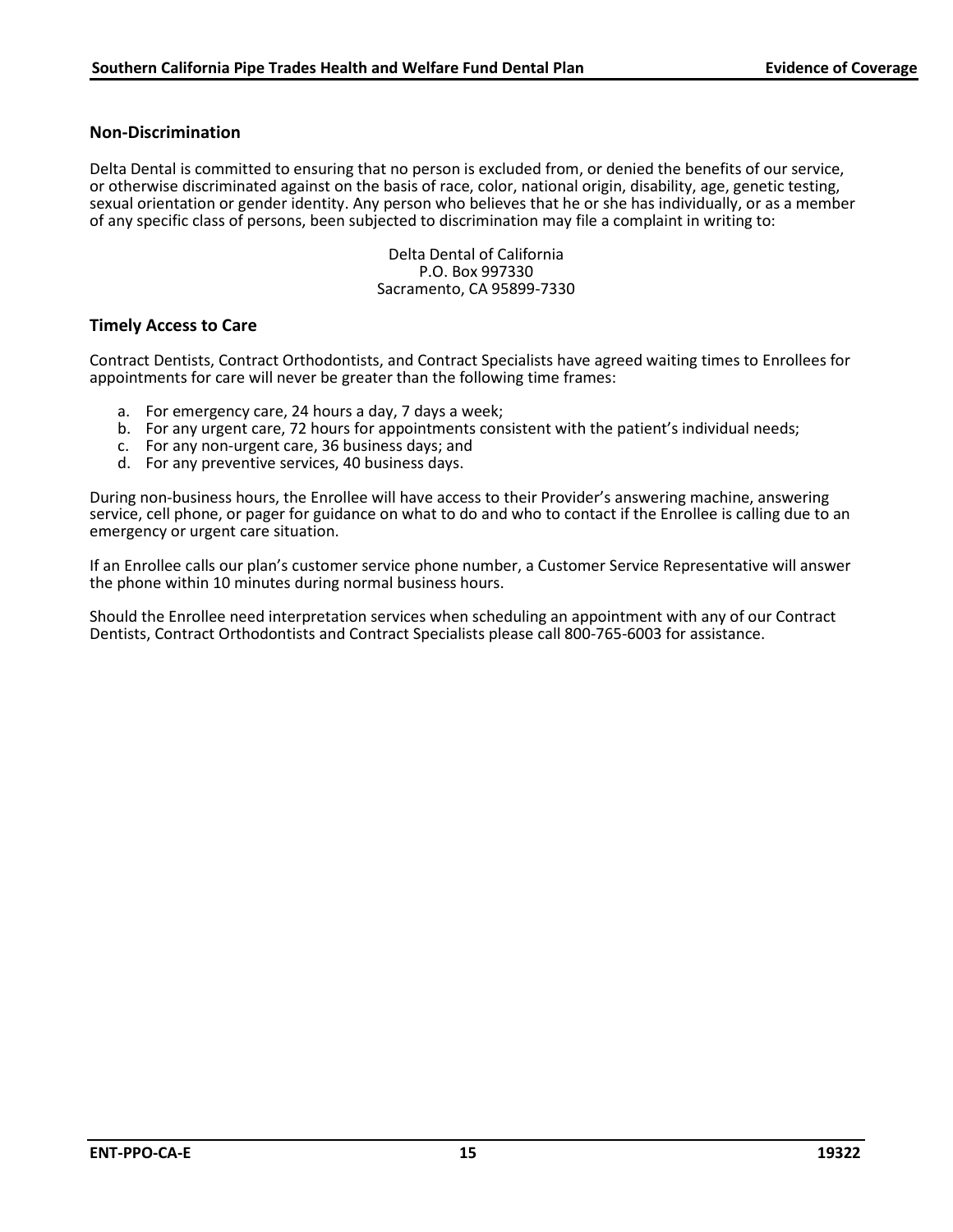# **Attachment A Deductibles, Maximums and Contract Benefit Levels**

**Contractholder:** Southern California Pipe Trades Health & Welfare Fund

**Group Number:** 19322 **Effective Date:** September 1, 2018

| <b>Deductibles &amp; Maximums</b> |                                                                      |  |  |
|-----------------------------------|----------------------------------------------------------------------|--|--|
| <b>Annual Deductibles</b>         | \$50 per Enrollee each Calendar Year                                 |  |  |
|                                   | \$150 per family each Calendar Year                                  |  |  |
|                                   | <b>Note:</b> There is no individual/family deductible for the period |  |  |
|                                   | September 1, 2018 through December 31, 2018.                         |  |  |
|                                   | The deductible will start over each January $1^{st}$ .               |  |  |
| Deductibles waived for            | <b>Orthodontic Services</b>                                          |  |  |
| <b>Annual Maximum</b>             | \$1,800 per Enrollee per Calendar Year                               |  |  |
|                                   | Annual Maximum applies to all services, except Orthodontic Services  |  |  |
|                                   | which are subject to the Lifetime Maximum stated below               |  |  |
| Lifetime Orthodontic Maximum      | \$1,800 per Enrollee                                                 |  |  |

| <b>Contract Benefit Levels</b>                                                                                     |                                         |                                                                            |  |
|--------------------------------------------------------------------------------------------------------------------|-----------------------------------------|----------------------------------------------------------------------------|--|
| <b>Dental Service Category</b>                                                                                     | Delta Dental PPO Providers <sup>+</sup> | <b>Delta Dental Premier and</b><br>Non-Delta Dental Providers <sup>+</sup> |  |
| Delta Dental will pay or otherwise discharge the Contract Benefit Level shown below for the following<br>services: |                                         |                                                                            |  |
| <b>Diagnostic and Preventive</b><br><b>Services</b>                                                                | 100%                                    | 100%                                                                       |  |
| <b>Basic Services</b>                                                                                              | 100%                                    | 100%                                                                       |  |
| <b>Major Services</b>                                                                                              | 90%                                     | 90%                                                                        |  |
| <b>Orthodontic Services</b>                                                                                        | 100%                                    | 100%                                                                       |  |

† Reimbursement is based on PPO Contracted Fees for PPO Providers, PPO Contracted Fees for Premier Providers and PPO Contracted Fees for Non-Delta Dental Providers.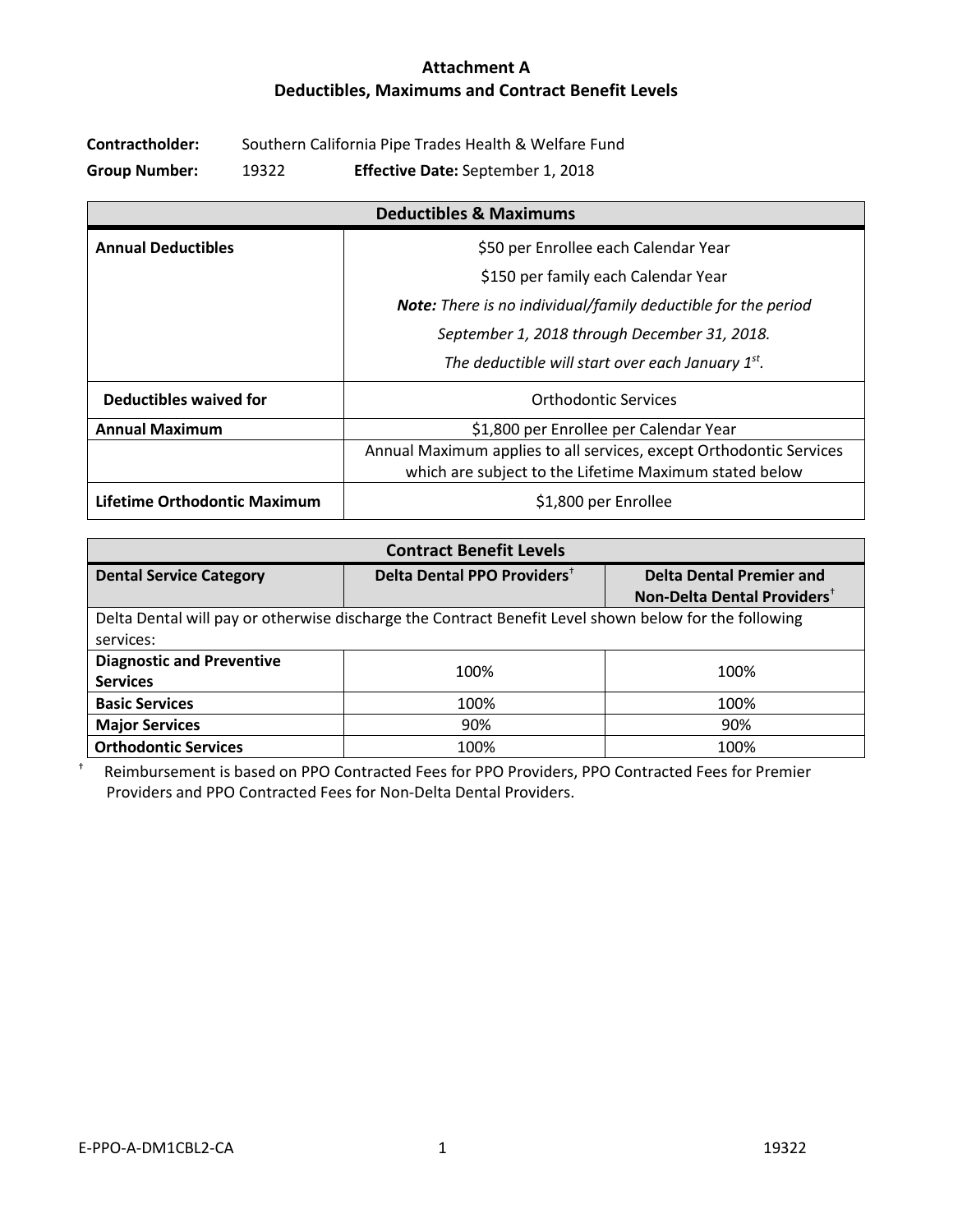## **Attachment B Services, Limitations and Exclusions**

| Contractholder:<br><b>Group Number:</b>                |                     | Southern California Pipe Trades Health & Welfare Fund |                                                                             |                                                                                                                                                                                                                                                                                                                                                           |
|--------------------------------------------------------|---------------------|-------------------------------------------------------|-----------------------------------------------------------------------------|-----------------------------------------------------------------------------------------------------------------------------------------------------------------------------------------------------------------------------------------------------------------------------------------------------------------------------------------------------------|
|                                                        |                     | 19322                                                 | Effective Date: September 1, 2018                                           |                                                                                                                                                                                                                                                                                                                                                           |
|                                                        | following services: |                                                       | <b>Description of Dental Services</b>                                       | Delta Dental will pay or otherwise discharge the Contract Benefit Level shown in Attachment A for the                                                                                                                                                                                                                                                     |
| <b>Diagnostic and Preventive Services</b><br>$\bullet$ |                     |                                                       |                                                                             |                                                                                                                                                                                                                                                                                                                                                           |
| (1)                                                    |                     | Diagnostic:                                           | procedures to aid the Provider in determining required dental<br>treatment. |                                                                                                                                                                                                                                                                                                                                                           |
|                                                        | (2)                 |                                                       | Preventive:                                                                 | cleaning (including scaling in the presence of generalized moderate<br>or severe gingival inflammation-full mouth, which is considered to<br>be a Diagnostic and Preventive Benefit, and periodontal<br>maintenance, which is considered to be a Basic Benefit for payment<br>purposes), topical application of fluoride solutions, space<br>maintainers. |
|                                                        | (3)                 | Sealants:                                             |                                                                             | topically applied acrylic, plastic or composite materials used to seal<br>developmental grooves and pits in permanent molars for the<br>purpose of preventing decay.                                                                                                                                                                                      |
|                                                        |                     | <b>Basic Services</b>                                 |                                                                             |                                                                                                                                                                                                                                                                                                                                                           |
|                                                        | (1)                 |                                                       | Oral Surgery:                                                               | extractions and other surgical procedures (including pre- and post-<br>operative care).                                                                                                                                                                                                                                                                   |
|                                                        | (2)                 |                                                       | <b>General Anesthesia</b><br>or IV Sedation:                                | when administered by a Provider for covered Oral Surgery or<br>selected endodontic and periodontal surgical procedures.                                                                                                                                                                                                                                   |
|                                                        | (3)                 |                                                       | Endodontics:                                                                | treatment of diseases and injuries of the tooth pulp.                                                                                                                                                                                                                                                                                                     |
|                                                        | (4)                 |                                                       | Periodontics:                                                               | treatment of gums and bones supporting teeth.                                                                                                                                                                                                                                                                                                             |
|                                                        | (5)                 | Palliative:                                           |                                                                             | emergency treatment to relieve pain.                                                                                                                                                                                                                                                                                                                      |
|                                                        | (6)                 |                                                       | Restorative:                                                                | amalgam and resin-based composite restorations (fillings) and<br>prefabricated crowns for treatment of carious lesions (visible<br>destruction of hard tooth structure resulting from the process of<br>decay).                                                                                                                                           |
|                                                        | (7)                 |                                                       | <b>Denture Repairs:</b>                                                     | repair to partial or complete dentures, including rebase procedures<br>and relining.                                                                                                                                                                                                                                                                      |
|                                                        | (8)                 | Specialist                                            | Consultations:                                                              | opinion or advice requested by a general dentist.                                                                                                                                                                                                                                                                                                         |
|                                                        | (9)                 |                                                       | Night Guard/Occlusal<br><b>Guard Services:</b>                              | intraoral removable appliances provided for treatment of harmful<br>oral habits.                                                                                                                                                                                                                                                                          |
| <b>Major Services</b>                                  |                     |                                                       |                                                                             |                                                                                                                                                                                                                                                                                                                                                           |
|                                                        | (1)                 |                                                       | Crowns and<br>Inlays/Onlays:                                                | treatment of carious lesions (visible decay of the hard tooth<br>structure) when teeth cannot be restored with amalgam or resin-<br>based composites.                                                                                                                                                                                                     |
|                                                        | (2)                 |                                                       | Prosthodontics:                                                             | procedures for construction of fixed bridges, partial or complete<br>dentures and the repair of fixed bridges.                                                                                                                                                                                                                                            |
|                                                        |                     |                                                       |                                                                             |                                                                                                                                                                                                                                                                                                                                                           |

#### • **Orthodontic Services**

Procedures performed by a Provider using appliances to treat malocclusion of teeth and/or jaws which significantly interferes with their function.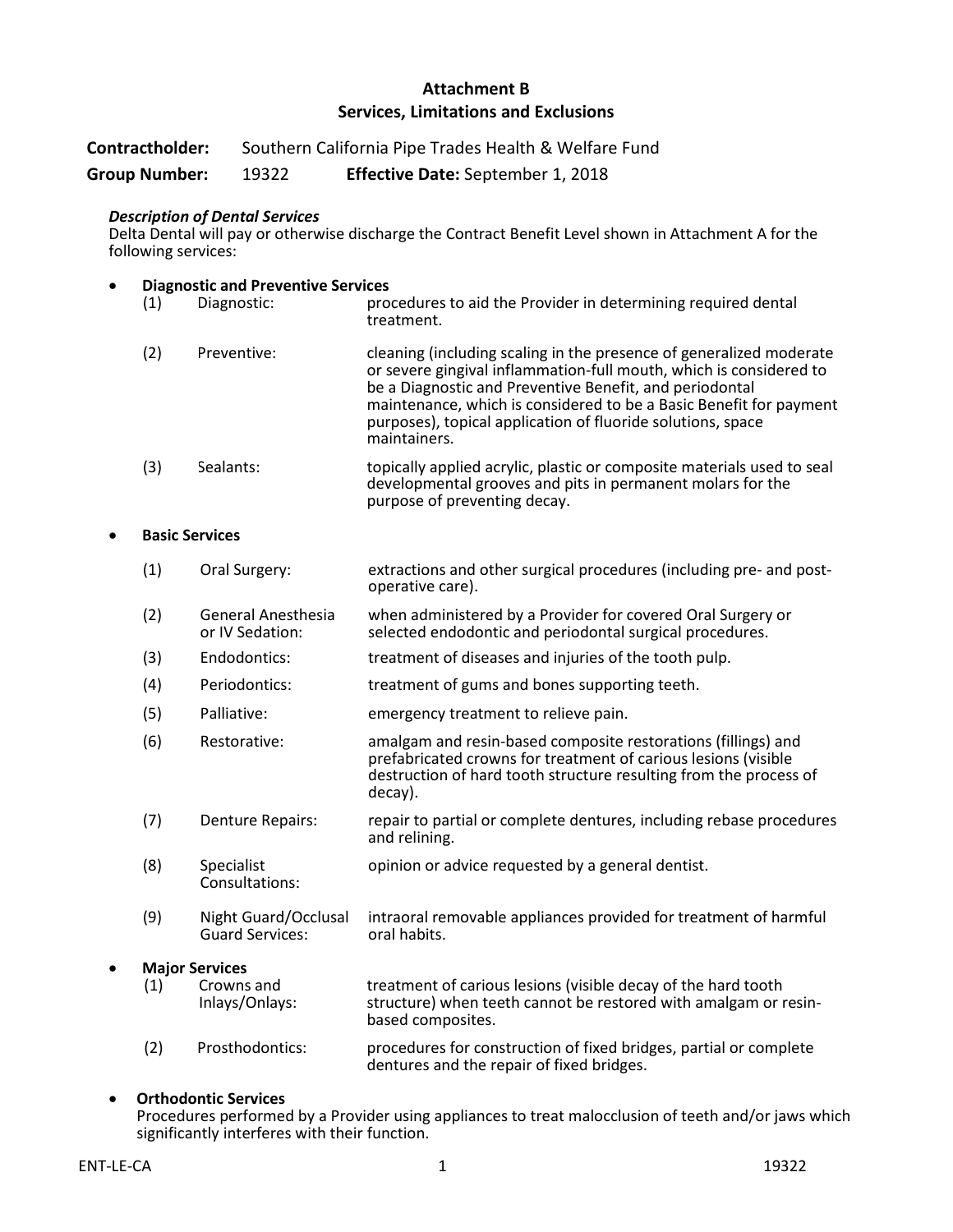#### • *Note on additional Benefits during pregnancy*

When an Enrollee is pregnant, Delta Dental will pay for additional services to help improve the oral health of the Enrollee during the pregnancy. The additional services each Calendar Year while the Enrollee is covered under the Contract include one (1) additional oral exam and either one (1) additional routine cleaning; one (1) additional periodontal scaling and root planing per quadrant; or one (1) additional periodontal maintenance procedure. Written confirmation of the pregnancy must be provided by the Enrollee or her Provider when the claim is submitted.

#### *Limitations*

(1) Services that are more expensive than the form of treatment customarily provided under accepted dental practice standards are called "Optional Services." Optional Services also include the use of specialized techniques instead of standard procedures.

Examples of Optional Services:

- a) a crown where a filling would restore the tooth;
- b) an inlay/onlay instead of an amalgam restoration;
- c) porcelain, resin or similar materials for crowns placed on a maxillary second or third molar, or on any mandibular molar (an allowance will be made for a porcelain fused to high noble metal crown); or
- d) an overdenture instead of denture.

If an Enrollee receives Optional Services, an alternate Benefit will be allowed, which means Delta Dental will base Benefits on the lower cost of the customary service or standard practice instead of on the higher cost of the Optional Service. The Enrollee will be responsible for the difference between the higher cost of the Optional Service and the lower cost of the customary service or standard procedure.

- (2) Exam and cleaning limitations:
	- a) Delta Dental will pay for oral examinations (except after-hours exams and exams for observation) no more than twice in a Calendar Year and cleanings (including scaling in presence of generalized moderate or severe gingival inflammation-full mouth, periodontal maintenance in the presence of inflamed gums or any combination thereof) no more than three (3) times in a Calendar Year. b) A full mouth debridement is allowed once in a lifetime and when the Enrollee has no history of
	- prophylaxis, scaling and root planing, periodontal surgery or periodontal maintenance procedures within three (3) years. When allowed a full mouth debridement counts toward the cleaning frequency in the year provided.
	- c) Note that periodontal maintenance, Procedure Codes that include periodontal maintenance and full mouth debridement are covered as a Basic Benefit, and routine cleanings (including scaling in presence of generalized moderate or severe gingival inflammation-full mouth) are covered as a Diagnostic and Preventive Benefit. See note on additional Benefits during pregnancy.
	- d) Caries risk assessments are allowed once in 36 months.
- (3) X-ray limitations:
	- a) Delta Dental will limit the total reimbursable amount to the Provider's Accepted Fee for a complete intraoral series when the fees for any combination of intraoral x-rays in a single treatment series meet or exceed the Accepted Fee for a complete intraoral series.
	- b) When a panoramic film is submitted with supplemental film(s), Delta Dental will limit the total reimbursable amount to the Provider's Accepted Fee for a complete intraoral series.
	- c) If a panoramic film is taken in conjunction with an intraoral complete series, Delta Dental considers the panoramic film to be included in the complete series.
	- d) A complete intraoral series and panoramic film are each limited to once every 12 months. A complete intraoral series is disallowed if provided on the same day as a panoramic film.
	- e) Bitewing x-rays are limited to two (2) times in a Calendar Year when provided to Enrollees under age 18 and one (1) time each Calendar Year for Enrollees age 18 and over. Bitewings of any type are disallowed within 12 months of a full mouth series unless warranted by special circumstances.
- (4) Topical application of fluoride solutions is limited to Enrollees to age 19 and no more than twice in a Calendar Year.
- (5) Space maintainer limitations:
	- a) Space maintainers are limited to the initial appliance and are a Benefit for an Enrollee to age 14. However, a distal shoe space maintainer-fixed-unilateral is limited to children age eight (8) and younger. A separate/additional space maintainer can be allowed after the removal of a unilateral distal shoe.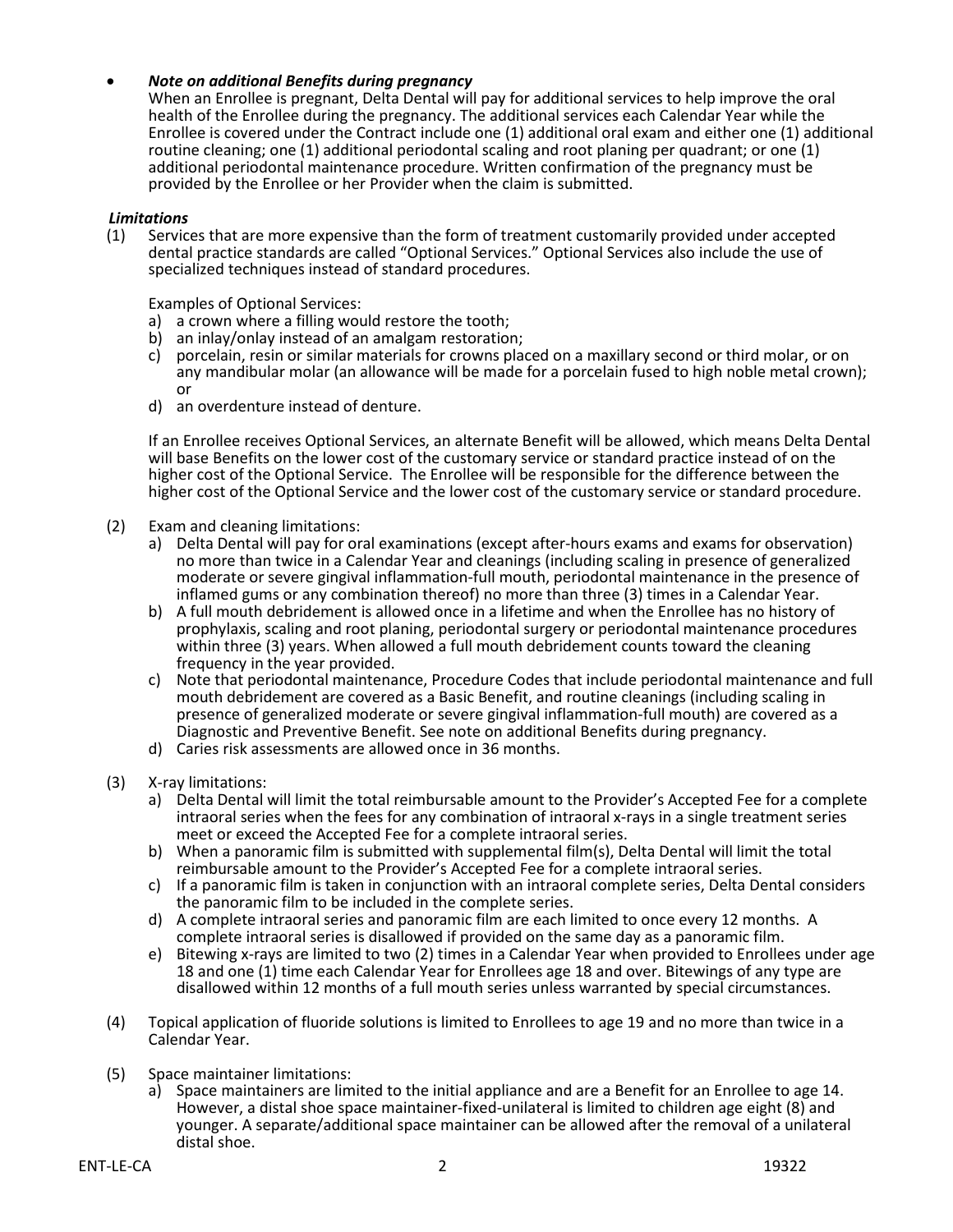- b) Recementation of space maintainer is limited to once per lifetime.
- c) The removal of a fixed space maintainer is considered to be included in the fee for the space maintainer; however, an exception is made if the removal is performed by a different Provider/Provider's office.
- (6) Pulp vitality tests are allowed once per day when definitive treatment is not performed.
- (7) Cephalometric x-rays, oral/facial photographic images and diagnostic casts are covered once per lifetime in conjunction with Orthodontic Services only when Orthodontic Services are a covered benefit. If Orthodontic Services are covered, see Limitations as age limits may apply. However, 3D x-rays are not a covered benefit.
- (8) Sealants are limited as follows:
	- a) to permanent first molars through age eight (8) and to permanent second molars through age 15 if they are without caries (decay) or restorations on the occlusal surface.
	- b) repair or replacement of a Sealant on any tooth within 24 months of its application is included in the fee for the original placement.
- (9) Specialist Consultations, screenings of patients, and assessments of patients are limited to once per lifetime per Provider and count toward the oral exam frequency.
- (10) Delta Dental will not cover replacement of an amalgam or resin-based composite restorations (fillings) or prefabricated crowns within 24 months of treatment if the service is provided by the same Provider/Provider office. Replacement restorations within 24 months are included in the fee for the original restoration.
- (11) Protective restorations (sedative fillings) are allowed once per tooth per lifetime when definitive treatment is not performed on the same date of service.
- (12) Prefabricated crowns are allowed on baby (deciduous) teeth and permanent teeth up to age 16. Replacement restorations within 24 months are included in the fee for the original restoration.
- (13) Therapeutic pulpotomy is limited to once per lifetime for baby (deciduous) teeth only and is considered palliative treatment for permanent teeth.
- (14) Pulpal therapy (resorbable filling) is limited to once in a lifetime. Retreatment of root canal therapy by the same Provider/Provider office within 24 months is considered part of the original procedure.
- (15) Apexification is only benefited on permanent teeth with incomplete root canal development or for the repair of a perforation. Apexification visits have a lifetime limit per tooth of one (1) initial visit, four (4) interim visits and one (1) final visit to age 19.
- (16) Retreatment of apical surgery by the same Provider/Provider office within 24 months is considered part of the original procedure.
- (17) Palliative treatment is covered per visit, not per tooth, and the fee includes all treatment provided other than required x-rays or select Diagnostic procedures.
- (18) Periodontal limitations:
	- a) Benefits for periodontal scaling and root planing in the same quadrant are limited to once in every 24-month period. See note on additional Benefits during pregnancy. No more than two quadrants of scaling and root planing will be covered on the same date of service.
	- b) Periodontal surgery in the same quadrant is limited to once in every 36-month period and includes any surgical re-entry or scaling and root planing performed within 36 months by the same
	- c) Periodontal services, including bone replacement grafts, guided tissue regeneration, graft procedures and biological materials to aid in soft and osseous tissue regeneration are only covered for the treatment of natural teeth and are not covered when submitted in conjunction with extractions, periradicular surgery, ridge augmentation or implants. Guided tissue regenerations and/or bone grafts are not benefited in conjunction with soft tissue grafts in the same surgical area.
	- d) Periodontal surgery is subject to a 30 day wait following periodontal scaling and root planing in the same quadrant.
	- e) Cleanings (regular and periodontal) and full mouth debridement are subject to a 30 day wait following periodontal scaling and root planing if performed by the same Provider office.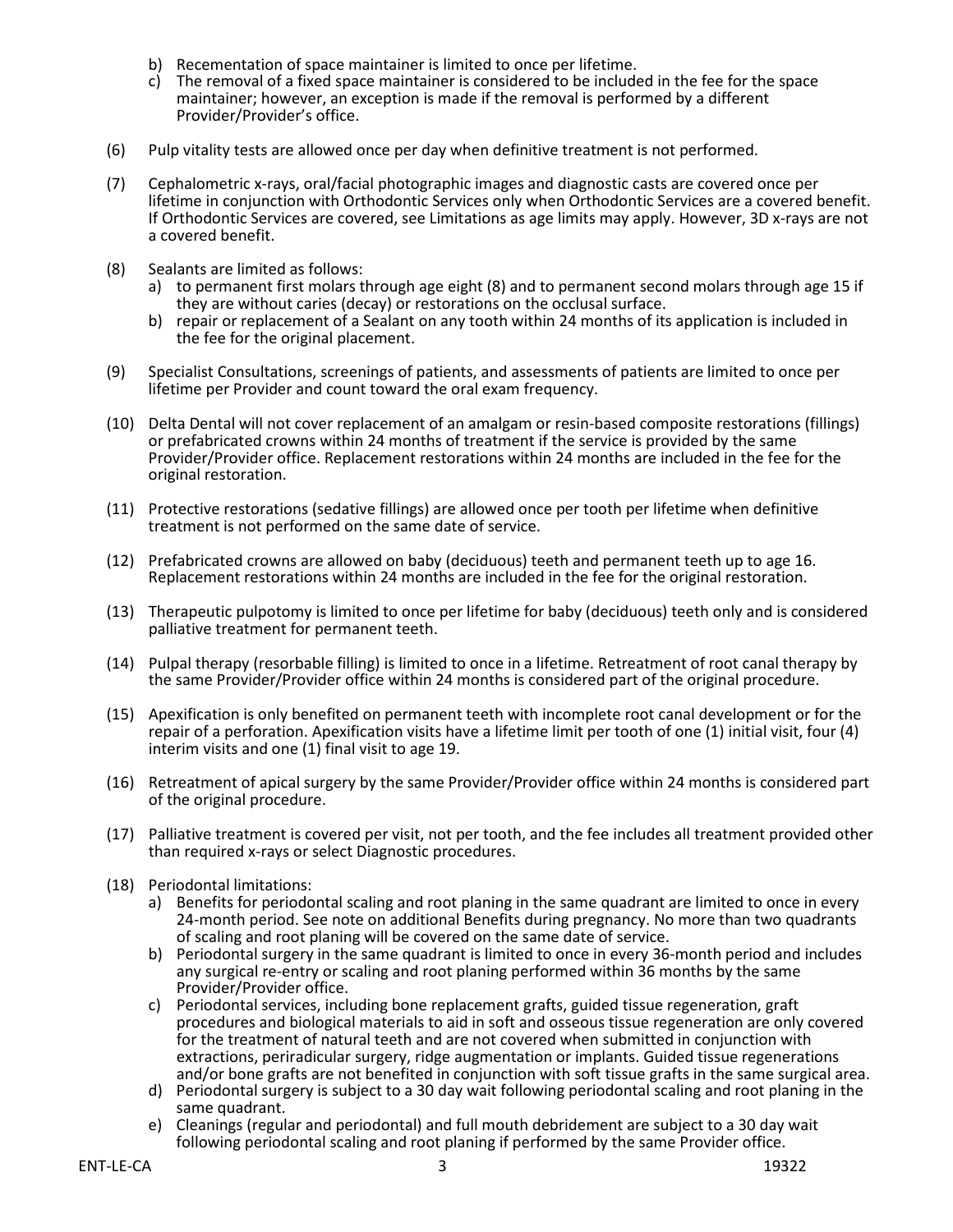- f) When implant procedures are a covered benefit, scaling and debridement in the presence of inflammation or mucositis of a single implant, including cleaning of the implant surfaces, without flap entry and closure is covered as a Basic Service and are limited to once in a 24-month period.
- (19) Oral Surgery services are covered once in a lifetime except removal of cysts and lesions and incision and drainage procedures, which are covered once in the same day.
- (20) The following Oral Surgery procedure is limited to age 19 (or orthodontic limiting age): transseptal fiberotomy/supra crestal fiberotomy, by report.
- (21) The following Oral Surgery procedures are limited to age 19 (or orthodontic limiting age) provided Orthodontic Services are covered: surgical access of an unerupted tooth, placement of device to facilitate eruption of impacted tooth, and surgical repositioning of teeth.
- (22) Crowns and Inlays/Onlays are limited to Enrollees age 12 and older and are covered not more often than once in any 36 month period except when Delta Dental determines the existing Crown or Inlay/Onlay is not satisfactory and cannot be made satisfactory because the tooth involved has experienced extensive loss or changes to tooth structure or supporting tissues.
- (23) Core buildup, including any pins, is covered not more than once in any 60 month period.
- (24) Post and core services are covered not more than once in any 60 month year period.
- (25) Crown repairs are covered not more than twice in any 60 month period. Crowns, Inlays/Onlays and fixed bridges include repairs for 24 months following installation.
- (26) Denture Repairs are covered not more than once in any six (6) month period except for fixed Denture Repairs which are covered not more than twice in any 60 month period.
- (27) Prosthodontic appliances that were provided under any Delta Dental program will be replaced only after 36 months have passed, except when Delta Dental determines that there is such extensive loss of remaining teeth or change in supporting tissue that the existing fixed bridge or denture cannot be made satisfactory. Fixed prosthodontic appliances are limited to Enrollees age 16 and older. Replacement of a prosthodontic appliance not provided under a Delta Dental program will be made if Delta Dental determines it is unsatisfactory and cannot be made satisfactory.
- (28) When a posterior fixed bridge and a removable partial denture are placed in the same arch in the same treatment episode, only the partial denture will be a Benefit.
- (29) Recementation of Crowns, Inlays/Onlays or bridges is included in the fee for the Crown, Inlay/Onlay or bridge when performed by the same Provider/Provider office within six (6) months of the initial placement. After six (6) months, payment will be limited to one (1) recementation in a lifetime by the same Provider/Provider office.
- (30) Delta Dental limits payment for dentures to a standard partial or complete denture (Enrollee Coinsurances apply). A standard denture means a removable appliance to replace missing natural, permanent teeth that is made from acceptable materials by conventional means and includes routine post delivery care including any adjustments and relines for the first six (6) months after placement.
	- a) Denture rebase is limited to one (1) per arch in a 24-month period and includes any relining and adjustments for six (6) months following placement.
	- b) Dentures, removable partial dentures and relines include adjustments for six (6) months following installation. After the initial six (6) months of an adjustment or reline, adjustments are limited to two (2) per arch in a Calendar Year and relining is limited to one (1) per arch in a six (6) month period.
	- c) Tissue conditioning is limited to two (2) per arch in a 12-month period. However, tissue conditioning is not allowed as a separate Benefit when performed on the same day as a denture, reline or rebase service.
	- d) Recementation of fixed partial dentures is limited to once in a lifetime.
- (31) Delta Dental will not pay for implants (artificial teeth implanted into or on bone or gums), their removal or other associated procedures, but Delta Dental will credit the cost of a pontic or standard complete or partial denture toward the cost of the implant associated appliance, i.e., the implant supported crown or denture. The implant appliance is not covered.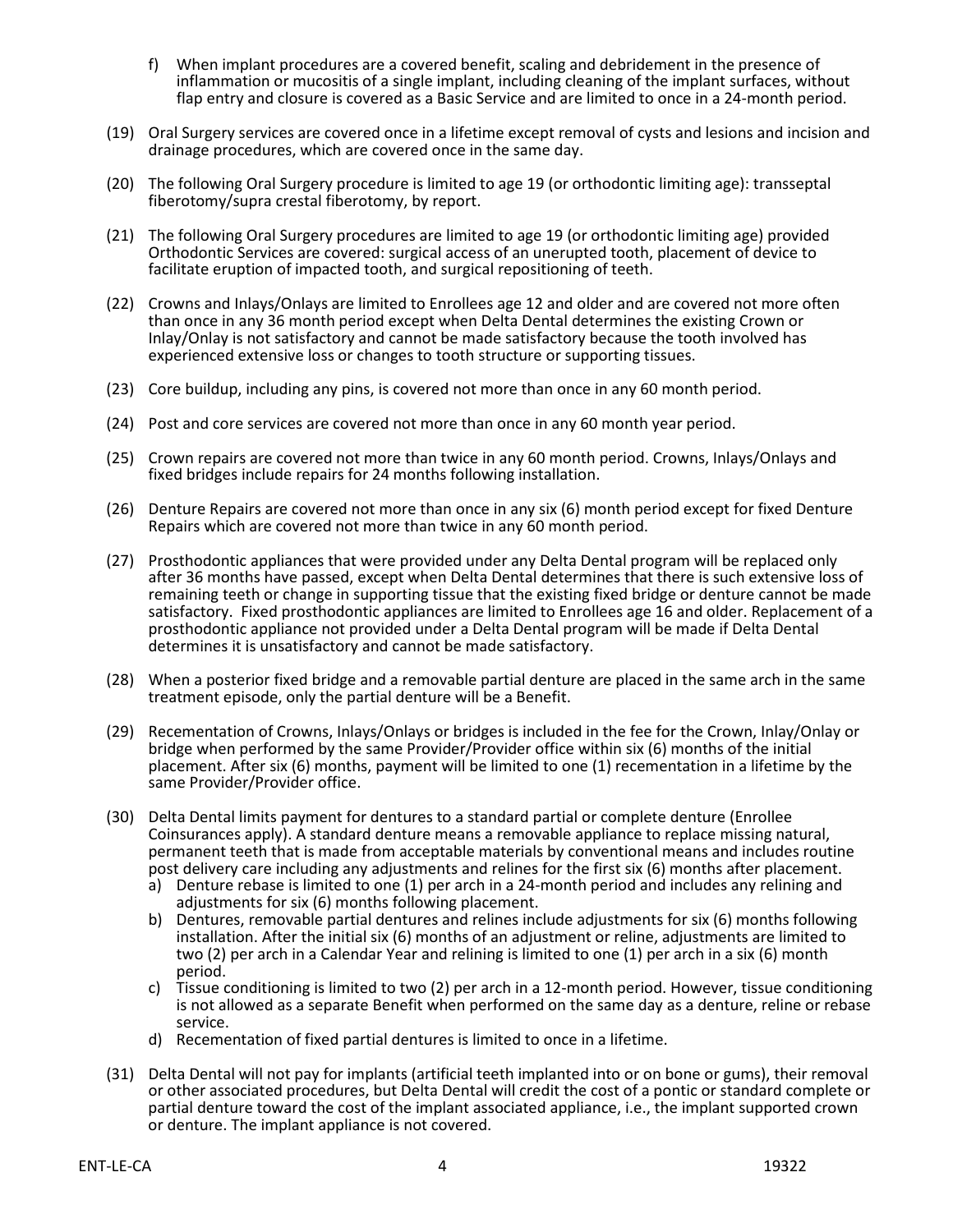- (32) Limitations on Orthodontic Services:
	- a) The maximum amount payable for each Enrollee is shown in Attachment A.
	- b) Benefits for Orthodontic Services will be provided in periodic payments based on the Enrollee's continuing eligibility.
	- c) Benefits are not paid to repair or replace any orthodontic appliance received under this plan.
	- d) Benefits are not paid for orthodontic retreatment procedures.
- (33) Limitations on Night Guard/Occlusal Guard Services:
	- a) The replacement of appliances for Night Guard/Occlusal Guard Services is limited to once every 36 months. Repair and/or reline of an occlusal guard is allowed within a 24 month period. Adjustment of an occlusal guard is allowed once in 12-months following six months from the initial placement.

#### *Exclusions*

#### **Delta Dental does not pay Benefits for:**

- (1) treatment of injuries or illness covered by workers' compensation or employers' liability laws; services received without cost from any federal, state or local agency, unless this exclusion is prohibited by law, except as provided in Section 1373(a) of the California Health and Safety Code.
- (2) cosmetic surgery or procedures for purely cosmetic reasons.
- (3) maxillofacial prosthetics.
- (4) provisional and/or temporary restorations (except an interim removable partial denture to replace extracted anterior permanent teeth during the healing period for children 16 years of age or under). Provisional and/or temporary restorations are not separately payable procedures and are included in the fee for completed service.
- (5) services for congenital (hereditary) or developmental (following birth) malformations, including but not limited to cleft palate, upper and lower jaw malformations, enamel hypoplasia (lack of development), fluorosis (a type of discoloration of the teeth) and anodontia (congenitally missing teeth), except those services provided to newborn children for medically diagnosed congenital defects or birth abnormalities.
- (6) treatment to stabilize teeth, treatment to restore tooth structure lost from wear, erosion, or abrasion or treatment to rebuild or maintain chewing surfaces due to teeth out of alignment or occlusion. Examples include but are not limited to: equilibration, periodontal splinting and abfraction.
- (7) any Single Procedure provided prior to the date the Enrollee became eligible for services under this plan.
- (8) prescribed drugs, medication, pain killers, antimicrobial agents, or experimental/investigational procedures.
- (9) charges for anesthesia, other than General Anesthesia and IV Sedation administered by a Provider in connection with covered Oral Surgery or selected Endodontic and Periodontal surgical procedures. Local anesthesia and regional/or trigeminal bloc anesthesia are not separately payable procedures.
- (10) extraoral grafts (grafting of tissues from outside the mouth to oral tissues).
- (11) laboratory processed crowns for Enrollees under age 12.
- (12) fixed bridges and removable partials for Enrollees under age 16.
- (13) interim implants and endodontic endosseous implant.
- (14) indirectly fabricated resin-based Inlays/Onlays.
- (15) charges by any hospital or other surgical or treatment facility and any additional fees charged by the Provider for treatment in any such facility.
- (16) treatment by someone other than a Provider or a person who by law may work under a Provider's direct supervision.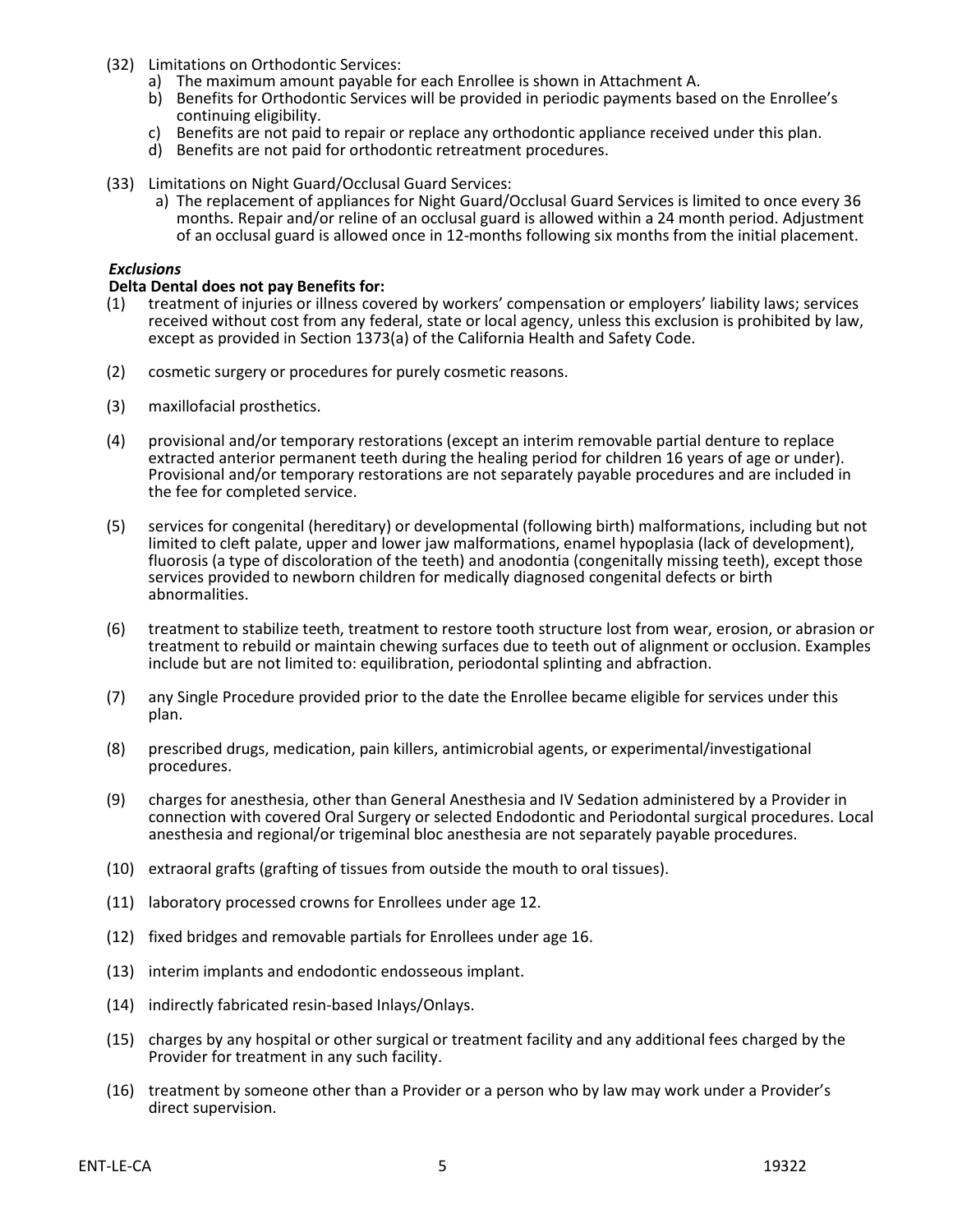- (17) charges incurred for oral hygiene instruction, a plaque control program, preventive control programs including home care times, dietary instruction, x-ray duplications, cancer screening, or tobacco counseling.
- (18) dental practice administrative services including, but not limited to, preparation of claims, any nontreatment phase of dentistry such as provision of an antiseptic environment, sterilization of equipment or infection control, or any ancillary materials used during the routine course of providing treatment such as cotton swabs, gauze, bibs, masks or relaxation techniques such as music.
- (19) procedures having a questionable prognosis based on a dental consultant's professional review of the submitted documentation.
- (20) any tax imposed (or incurred) by a government, state or other entity, in connection with any fees charged for Benefits provided under the Contract, will be the responsibility of the Enrollee and not a covered Benefit.
- (21) Deductibles, amounts over plan maximums and/or any service not covered under the dental plan.
- (22) services covered under the dental plan but exceed Benefit limitations or are not in accordance with processing policies in effect at the time the claim is processed.
- (23) services for Orthodontic treatment (treatment of malocclusion of teeth and/or jaws) except as provided under the Orthodontic Services section, if applicable.
- (24) services for any disturbance of the Temporomandibular (jaw) Joints (TMJ) or associated musculature, nerves and other tissues) except as provided under the TMJ Benefit section, if applicable.
- (25) missed and/or cancelled appointments.
- (26) actions taken to schedule and assure compliance with patient appointments are inclusive with office operations and are not a separately payable service.
- (27) the fees for care coordination are considered inclusive in overall patient management and are not a separately payable service.
- (28) dental case management motivational interviewing and patient education to improve oral health literacy.
- (29) non-ionizing diagnostic procedure capable of quantifying, monitoring and recording changes in structure of enamel, dentin, and cementum.
- (30) extra-oral 2D projection radiographic image and extra-oral posterior dental radiographic image.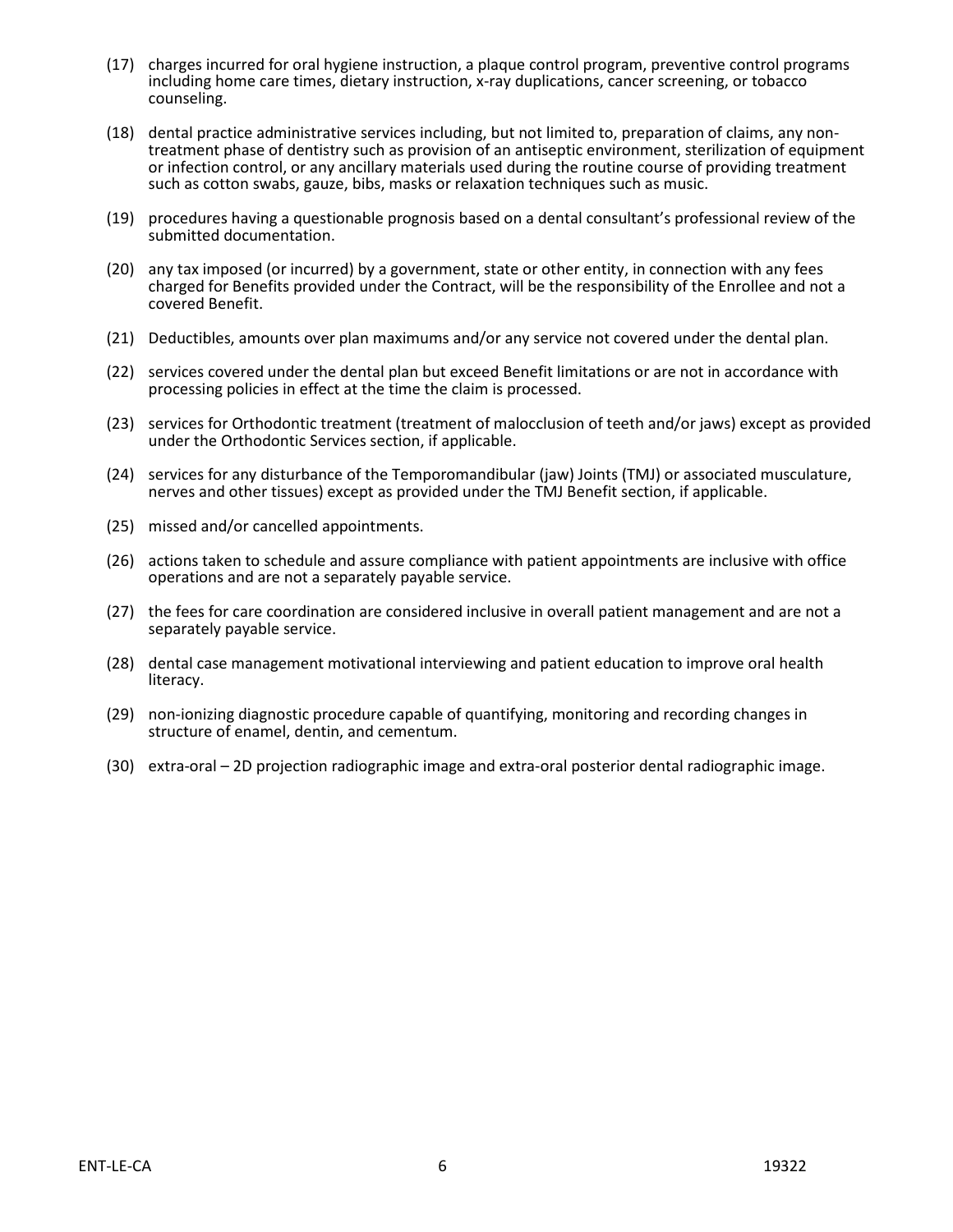#### **Attachment D Matrix of Major Benefits and Coverage**

#### **Information Concerning Benefits for Delta Dental Group – Delta Dental PPO**

## **THIS MATRIX IS INTENDED TO BE USED TO COMPARE COVERAGE BENEFITS AND IS A SUMMARY ONLY. THE COMBINED EVIDENCE OF COVERAGE AND DISCLOSURE FORM SHOULD BE CONSULTED FOR A DETAILED DESCRIPTION OF PROGRAM BENEFITS AND LIMITATIONS.**

| (A) Annual Deductibles                                                                                                                            |                                                                                                                                                                           |                                                                                                                                |  |  |
|---------------------------------------------------------------------------------------------------------------------------------------------------|---------------------------------------------------------------------------------------------------------------------------------------------------------------------------|--------------------------------------------------------------------------------------------------------------------------------|--|--|
| <b>Per Enrollee</b>                                                                                                                               | \$50 each Calendar Year<br>\$150 per family each Calendar Year                                                                                                            |                                                                                                                                |  |  |
|                                                                                                                                                   |                                                                                                                                                                           | Note: There is no individual/family deductible for the period<br>September 1, 2018 through December 31, 2018.                  |  |  |
|                                                                                                                                                   | The deductible will start over each January $1^{st}$ .                                                                                                                    |                                                                                                                                |  |  |
| <b>Deductibles waived for</b>                                                                                                                     | <b>Orthodontic Services</b>                                                                                                                                               |                                                                                                                                |  |  |
| (B) Annual Maximum                                                                                                                                | \$1,800 per Enrollee per Calendar Year                                                                                                                                    |                                                                                                                                |  |  |
|                                                                                                                                                   |                                                                                                                                                                           | Annual Maximum applies to all services, except Orthodontic<br>Services which are subject to the Lifetime Maximum stated below. |  |  |
|                                                                                                                                                   |                                                                                                                                                                           |                                                                                                                                |  |  |
| (C) Lifetime Orthodontic Maximum                                                                                                                  | \$1,800 per Enrollee                                                                                                                                                      |                                                                                                                                |  |  |
|                                                                                                                                                   |                                                                                                                                                                           |                                                                                                                                |  |  |
| (D) Professional Services                                                                                                                         |                                                                                                                                                                           |                                                                                                                                |  |  |
| <b>Dental Service Category:</b>                                                                                                                   | Delta Dental PPO Providers <sup>+</sup>                                                                                                                                   | <b>Delta Dental Premier and</b><br>Non-Delta Dental Providers <sup>+</sup>                                                     |  |  |
| Delta Dental will pay or otherwise discharge the Policy Benefit Levels according to the Maximum Contract<br>Allowance for the following services: |                                                                                                                                                                           |                                                                                                                                |  |  |
| <b>Diagnostic and Preventive</b><br><b>Services</b>                                                                                               | 100%                                                                                                                                                                      | 100%                                                                                                                           |  |  |
| <b>Basic Services</b>                                                                                                                             | 100%                                                                                                                                                                      | 100%                                                                                                                           |  |  |
| <b>Major Services</b>                                                                                                                             | 90%                                                                                                                                                                       | 90%                                                                                                                            |  |  |
| <b>Orthodontic Services</b>                                                                                                                       | 100%                                                                                                                                                                      | 100%                                                                                                                           |  |  |
| (E) Outpatient Services                                                                                                                           | Not Covered                                                                                                                                                               |                                                                                                                                |  |  |
| (F) Hospitalization Services                                                                                                                      | Not Covered                                                                                                                                                               |                                                                                                                                |  |  |
| (G) Emergency Dental Coverage                                                                                                                     | Benefits for Emergency Services by an Out-of-Network Provider are<br>limited to necessary care to stabilize the Enrollee's condition<br>and/or provide palliative relief. |                                                                                                                                |  |  |
| (H) Ambulance Services                                                                                                                            | Not Covered                                                                                                                                                               |                                                                                                                                |  |  |
| (I) Prescription Drug Coverage                                                                                                                    | Not Covered                                                                                                                                                               |                                                                                                                                |  |  |
| (J) Durable Medical Equipment                                                                                                                     | Not Covered                                                                                                                                                               |                                                                                                                                |  |  |
| (K) Mental Health Services                                                                                                                        | Not Covered                                                                                                                                                               |                                                                                                                                |  |  |
| (L) Chemical Dependency<br><b>Services</b>                                                                                                        |                                                                                                                                                                           |                                                                                                                                |  |  |
| (M) Home Health Services                                                                                                                          | Not Covered                                                                                                                                                               |                                                                                                                                |  |  |
| (N) Other                                                                                                                                         | Not Covered                                                                                                                                                               |                                                                                                                                |  |  |

† Reimbursement is based on PPO Contracted Fees for PPO Providers, PPO Contracted Fees for Premier Providers and PPO Contracted Fees for Non-Delta Dental Providers.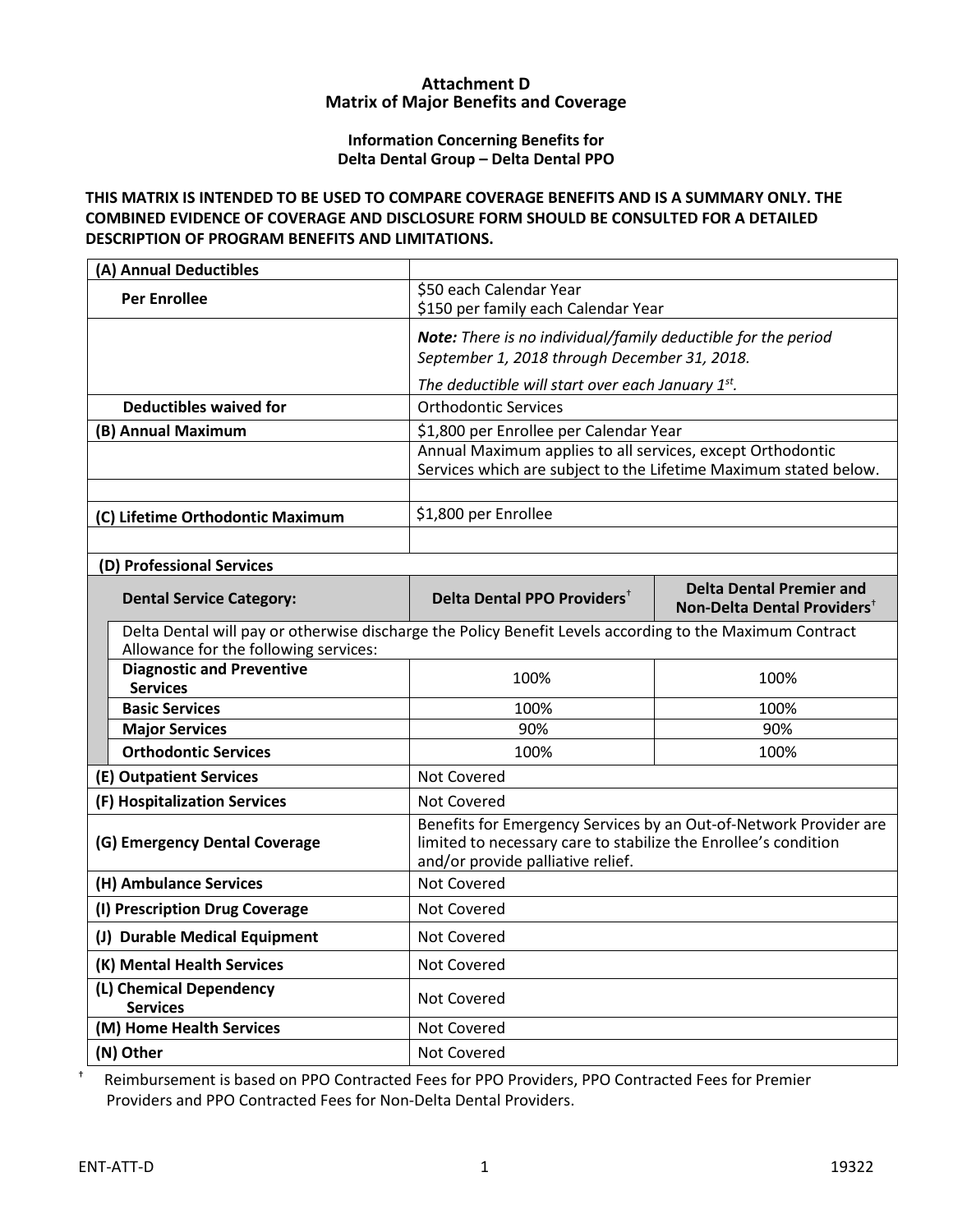# **HIPAA Notice of Privacy Practices**

#### **CONFIDENTIALITY OF YOUR HEALTH INFORMATION**

THIS NOTICE DESCRIBES HOW MEDICAL INFORMATION ABOUT YOU MAY BE USED AND DISCLOSED AND HOW YOU CAN GET ACCESS TO THIS INFORMATION. PLEASE REVIEW IT CAREFULLY.

This notice is required by law to inform you of how Delta Dental and its affiliates ("Delta Dental") protect the confidentiality of your health care information in our possession. Protected Health Information (PHI) is defined as individually identifiable information regarding a patient's health care history, mental or physical condition or treatment. Some examples of PHI include your name, address, telephone and/or fax number, electronic mail address, social security number or other identification number, date of birth, date of treatment, treatment records, x-rays, enrollment and claims records. Delta Dental receives, uses and discloses your PHI to administer your benefit plan or as permitted or required by law. Any other disclosure of your PHI without your authorization is prohibited.

We follow the privacy practices described in this notice and federal and state privacy requirements that apply to our administration of your benefits. Delta Dental reserves the right to change our privacy practice effective for all PHI maintained. We will update this notice if there are material changes and redistribute it to you within 60 days of the change to our practices. We will also promptly post a revised notice on our website. A copy may be requested anytime by contacting the address or phone number at the end of this notice. You should receive a copy of this notice at the time of enrollment in a Delta Dental program and will be informed on how to obtain a copy at least every three years.

#### **PERMITTED USES AND DISCLOSURES OF YOUR PHI**

#### **Uses and disclosures of your PHI for treatment, payment or health care operations**

Your explicit authorization is not required to disclose information about yourself for purposes of health care treatment, payment of claims, billing of premiums, and other health care operations. If your benefit plan is sponsored by your employer or another party, we may provide PHI to your employer or plan sponsor to administer your benefits. As permitted by law, we may disclose PHI to third-party affiliates that perform services for Delta Dental to administer your benefits, and who have signed a contract agreeing to protect the confidentiality of your PHI, and have implemented privacy policies and procedures that comply with applicable federal and state law.

Some examples of disclosure and use for treatment, payment or operations include: processing your claims, collecting enrollment information and premiums, reviewing the quality of health care you receive, providing customer service, resolving your grievances, and sharing payment information with other insurers. Some other examples are:

- Uses and/or disclosures of PHI in facilitating treatment. *For example, Delta Dental may use or disclose your PHI to determine eligibility for services requested by your provider.*
- Uses and/or disclosures of PHI for payment. *For example, Delta Dental may use and disclose your PHI to bill you or your plan sponsor.*
- Uses and/or disclosures of PHI for health care operations. *For example, Delta Dental may use and disclose your PHI to review the quality of care provided by our network of providers.*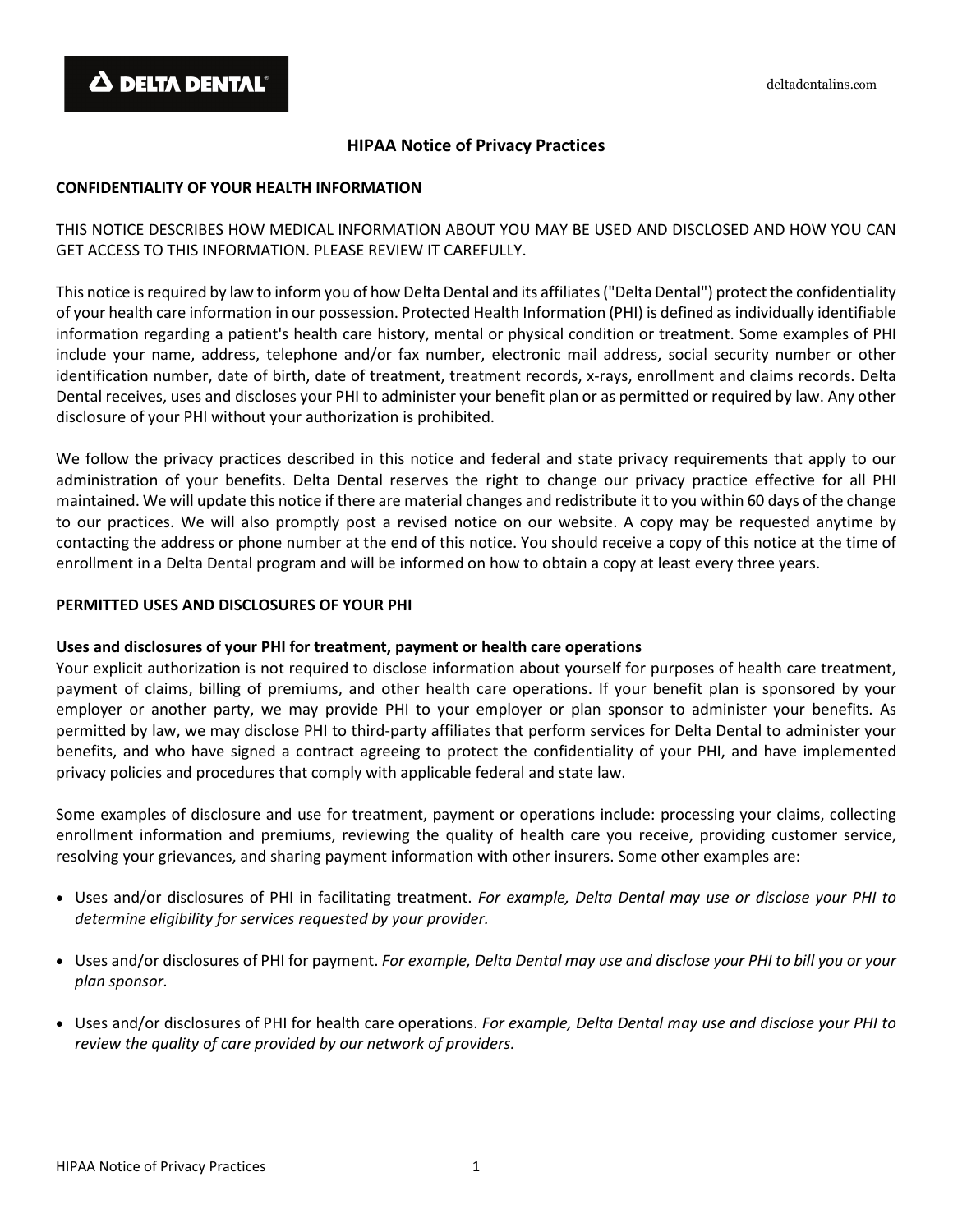#### **Other permitted uses and disclosures without an authorization**

We are permitted to disclose your PHI upon your request, or to your authorized personal representative (with certain exceptions), when required by the U. S. Secretary of Health and Human Services to investigate or determine our compliance with the law, and when otherwise required by law. Delta Dental may disclose your PHI without your prior authorization in response to the following:

- Court order;
- Order of a board, commission, or administrative agency for purposes of adjudication pursuant to its lawful authority;
- Subpoena in a civil action;
- Investigative subpoena of a government board, commission, or agency;
- Subpoena in an arbitration;
- Law enforcement search warrant; or
- Coroner's request during investigations.

Some other examples include: to notify or assist in notifying a family member, another person, or a personal representative of your condition; to assist in disaster relief efforts; to report victims of abuse, neglect or domestic violence to appropriate authorities; for organ donation purposes; to avert a serious threat to health or safety; for specialized government functions such as military and veterans activities; for workers' compensation purposes; and, with certain restrictions, we are permitted to use and/or disclose your PHI for underwriting, provided it does not contain genetic information. Information can also be de-identified or summarized so it cannot be traced to you and, in selected instances, for research purposes with the proper oversight.

#### **Disclosures Delta Dental makes with your authorization**

Delta Dental will not use or disclose your PHI without your prior written authorization unless permitted by law. If you grant an authorization, you can later revoke that authorization, in writing, to stop the future use and disclosure. The authorization will be obtained from you by Delta Dental or by a person requesting your PHI from Delta Dental.

#### **YOUR RIGHTS REGARDING PHI**

#### **You have the right to request an inspection of and obtain a copy of your PHI.**

You may access your PHI by contacting Delta Dental at the address at the bottom of this notice. You must include (1) your name, address, telephone number and identification number, and (2) the PHI you are requesting. Delta Dental may charge a reasonable fee for providing you copies of your PHI. Delta Dental will only maintain that PHI that we obtain or utilize in providing your health care benefits. Most PHI, such as treatment records or x-rays, is returned by Delta Dental to the dentist after we have completed our review of that information. You may need to contact your health care provider to obtain PHI that Delta Dental does not possess.

You may not inspect or copy PHI compiled in reasonable anticipation of, or use in, a civil, criminal, or administrative action or proceeding, or PHI that is otherwise not subject to disclosure under federal or state law. In some circumstances, you may have a right to have this decision reviewed. Please contact Delta Dental as noted below if you have questions about access to your PHI.

#### **You have the right to request a restriction of your PHI.**

You have the right to ask that we limit how we use and disclose your PHI, however, you may not restrict our legal or permitted uses and disclosures of PHI. While we will consider your request, we are not legally required to accept those requests that we cannot reasonably implement or comply with during an emergency. If we accept your request, we will put our understanding in writing.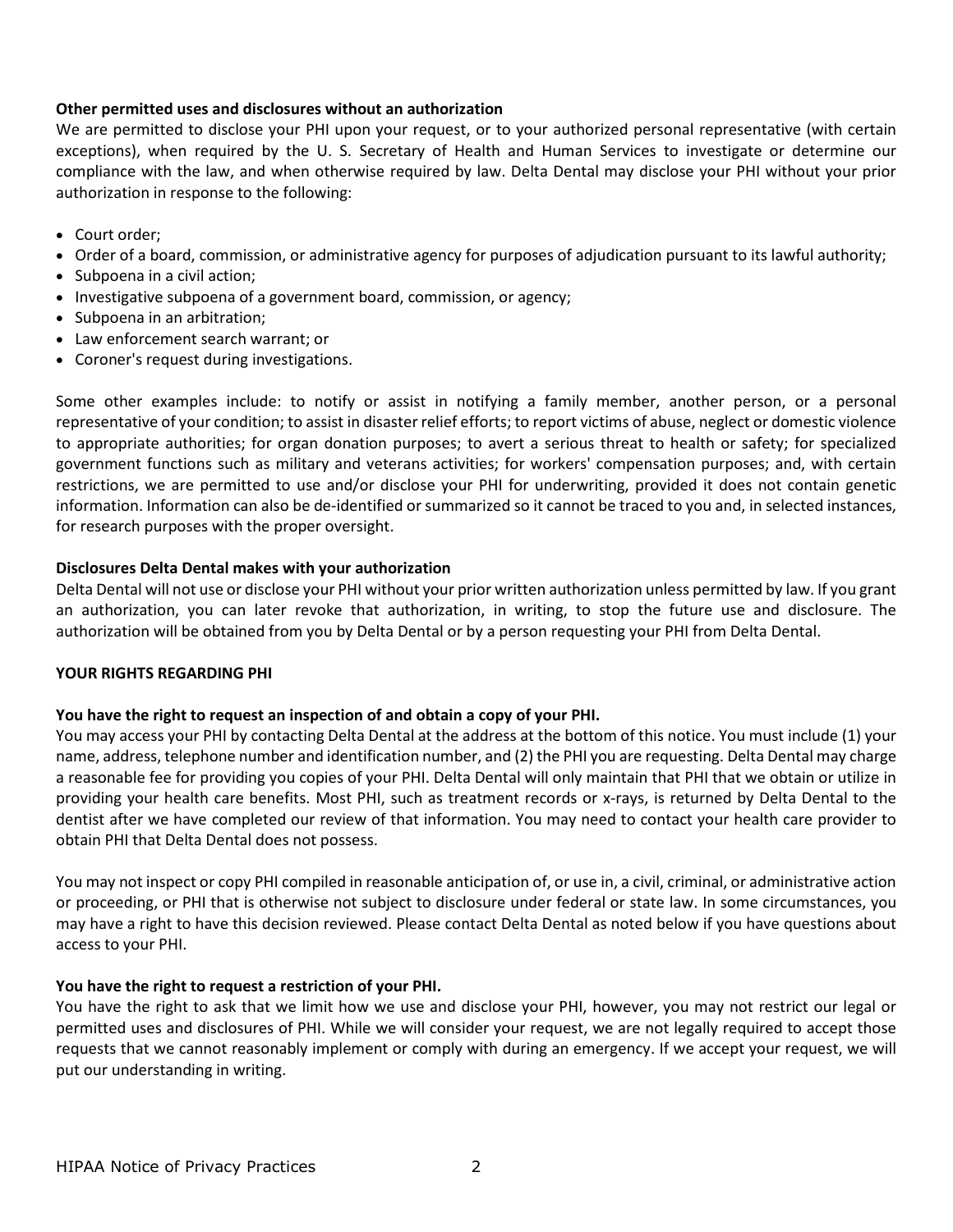#### **You have the right to correct or update your PHI.**

You may request to make an amendment of PHI we maintain about you. In certain cases, we may deny your request for an amendment. If we deny your request for amendment, you have the right to file a statement of disagreement with us and we may prepare a rebuttal to your statement and will provide you with a copy of any such rebuttal. If your PHI was sent to us by another, we may refer you to that person to amend your PHI. For example, we may refer you to your dentist to amend your treatment chart or to your employer, if applicable, to amend your enrollment information. Please contact the privacy office as noted below if you have questions about amending your PHI.

#### **You have rights related to the use and disclosure of your PHI for marketing.**

Delta Dental agrees to obtain your authorization for the use or disclosure of PHI for marketing when required by law. You have the opportunity to opt-out of marketing that is permitted by law without an authorization. Delta Dental does not use your PHI for fundraising purposes.

#### **You have the right to request or receive confidential communications from us by alternative means or at a different address.**

Alternate or confidential communication is available if disclosure of your PHI to the address on file could endanger you. You may be required to provide us with a statement of possible danger, as well as specify a different address or another method of contact. Please make this request in writing to the address noted at the end of this notice.

#### **You have the right to receive an accounting of certain disclosures we have made, if any, of your PHI.**

You have a right to an accounting of disclosures with some restrictions. This right does not apply to disclosures for purposes of treatment, payment, or health care operations or for information we disclosed after we received a valid authorization from you. Additionally, we do not need to account for disclosures made to you, to family members or friends involved in your care, or for notification purposes. We do not need to account for disclosures made for national security reasons, certain law enforcement purposes or disclosures made as part of a limited data set. Please contact us at the number at the end of this notice if you would like to receive an accounting of disclosures or if you have questions about this right.

#### **You have the right to get this notice by email.**

A copy of this notice is posted on the Delta Dental website. You may also request an email copy or paper copy of this notice by calling our Customer Service number listed at the bottom of this notice.

#### **You have the right to be notified following a breach of unsecured protected health information.**

Delta Dental will notify you in writing, at the address on file, if we discover we compromised the privacy of your PHI.

#### **COMPLAINTS**

You may file a complaint with Delta Dental and/or with the U. S. Secretary of Health and Human Services if you believe Delta Dental has violated your privacy rights. Complaints to Delta Dental may be filed by notifying the contact below. We will not retaliate against you for filing a complaint.

#### **CONTACTS**

You may contact Delta Dental at 866-530-9675, or you may write to the address listed below for further information about the complaint process or any of the information contained in this notice. Delta Dental P.O. Box 997330 Sacramento, CA 95899-7330

This notice is effective on and after January 1, 2017.